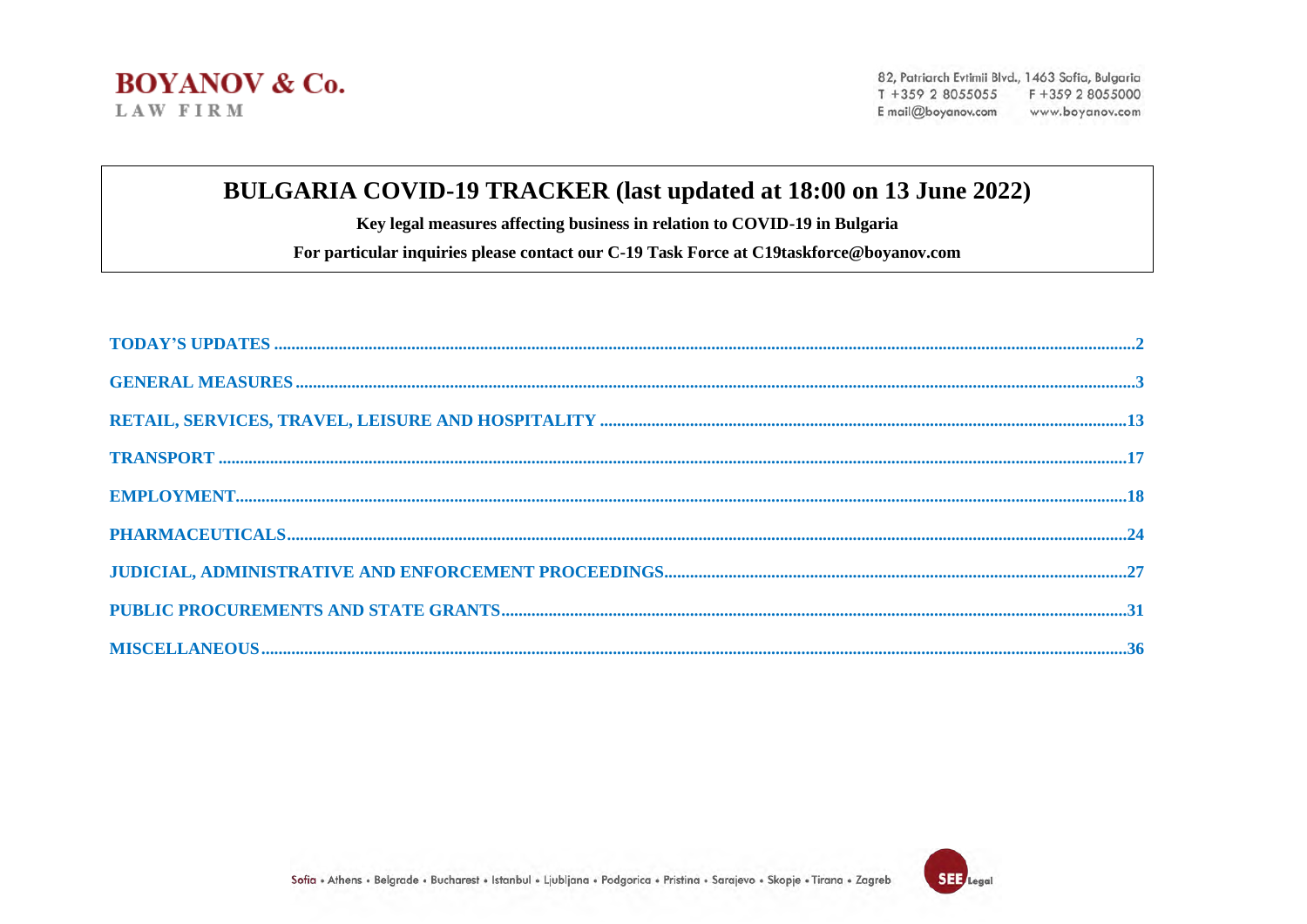| <b>SECTOR</b>          | <b>SUBJECT</b>                                                                                | <b>LEGAL BASIS</b> |
|------------------------|-----------------------------------------------------------------------------------------------|--------------------|
| <b>TODAY'S UPDATES</b> |                                                                                               |                    |
|                        | No new changes or measures have been adopted by the authorities as of today, 13 June<br>2022. |                    |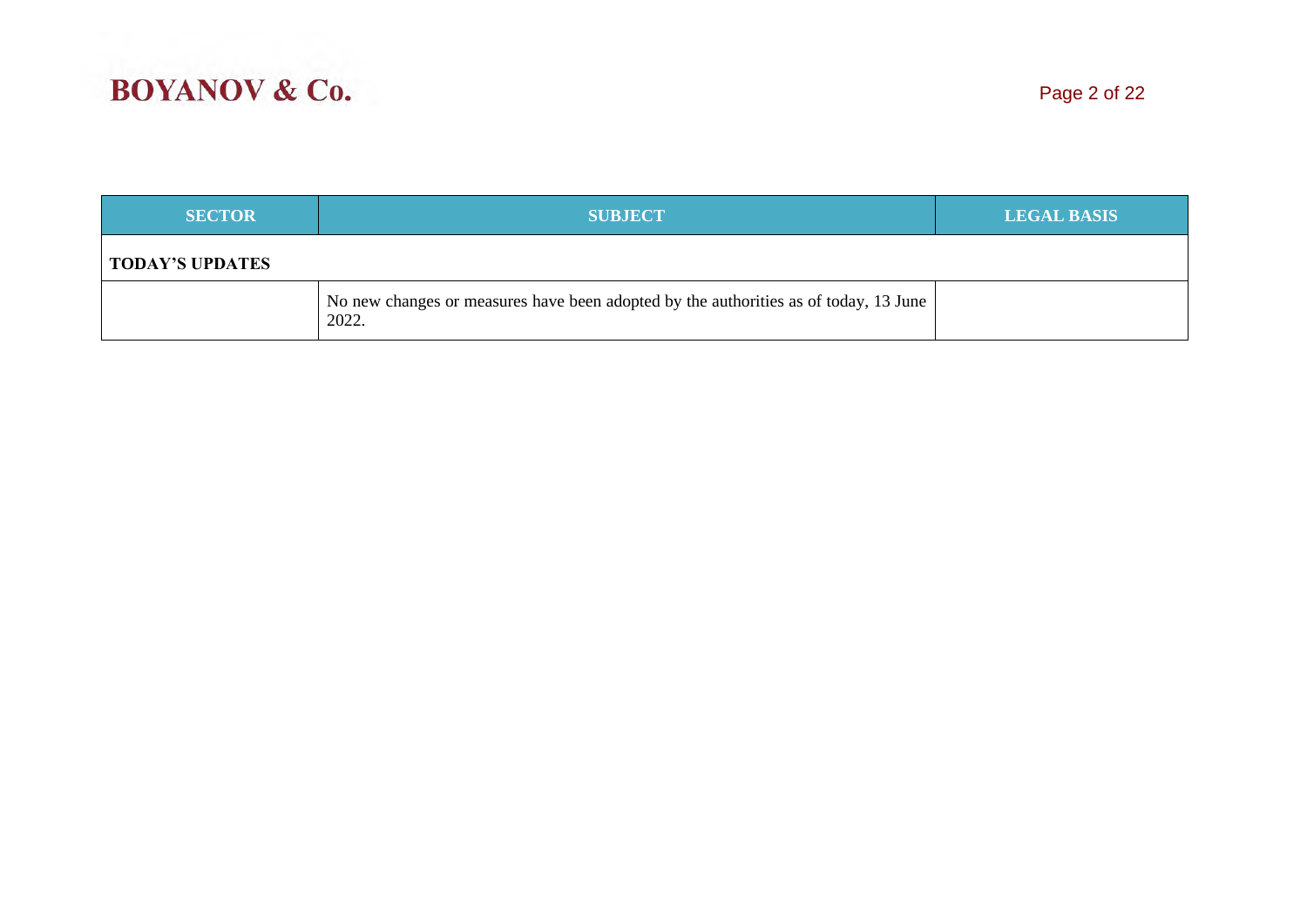| No. | <b>SUBJECT</b>                                               | <b>DESCRIPTION</b>                                                                                                                                                                                                                                                                                                                                                                                                                                                                                                                                                                                                                                                                                                                                                                                                                                                                                                                                                                                                                          | <b>LEGAL BASIS</b>                                                                                                       |
|-----|--------------------------------------------------------------|---------------------------------------------------------------------------------------------------------------------------------------------------------------------------------------------------------------------------------------------------------------------------------------------------------------------------------------------------------------------------------------------------------------------------------------------------------------------------------------------------------------------------------------------------------------------------------------------------------------------------------------------------------------------------------------------------------------------------------------------------------------------------------------------------------------------------------------------------------------------------------------------------------------------------------------------------------------------------------------------------------------------------------------------|--------------------------------------------------------------------------------------------------------------------------|
|     | <b>GENERAL MEASURES</b>                                      |                                                                                                                                                                                                                                                                                                                                                                                                                                                                                                                                                                                                                                                                                                                                                                                                                                                                                                                                                                                                                                             |                                                                                                                          |
| 1.  | <b>General social</b><br>distancing<br>measures <sup>1</sup> | As of 01 April 2022, the emergency epidemic situation in Bulgaria was terminated and<br>all general anti-epidemic measures were lifted. Wearing a protective mask both in<br>closed and in open public places is no longer mandatory and there are no more<br>restrictions for visiting public places (e.g., restaurants, night clubs, shopping centers,<br>cinemas, theatres, etc.).<br>According to recent amendments to the Health Act, after the termination of the<br>emergency epidemic situation in Bulgaria at the end of March 2022, the Minister of<br>Health is entitled to introduce new anti-epidemic measures depending on the<br>development of the health situation in the country. However, such measures cannot<br>include prohibition for entry into the country, restriction of the movement in the<br>country, as well as restrictions for the operation of public facilities and/or other<br>facilities or services provided to citizens.<br>Currently, there are no such measures adopted by the Minister of Health. | Health Act, as amended<br>( <i>Effective as of 26 April 2022</i> )                                                       |
| 2.  | <b>Entry restrictions</b><br>for arriving<br>passengers      | As of 01 May 2022, no entry restrictions apply to passengers arriving in the Republic<br>of Bulgaria.                                                                                                                                                                                                                                                                                                                                                                                                                                                                                                                                                                                                                                                                                                                                                                                                                                                                                                                                       | Order No. PД-01-189 dated 28<br>April 2022 issued by the Minister<br>of Health<br>( <i>Effective as of 01 May 2022</i> ) |



<sup>&</sup>lt;sup>1</sup> Anti-epidemic measures can be introduced by the regional health authorities for individual regions of the country. Mayors of municipalities can also adopt further social distancing measures.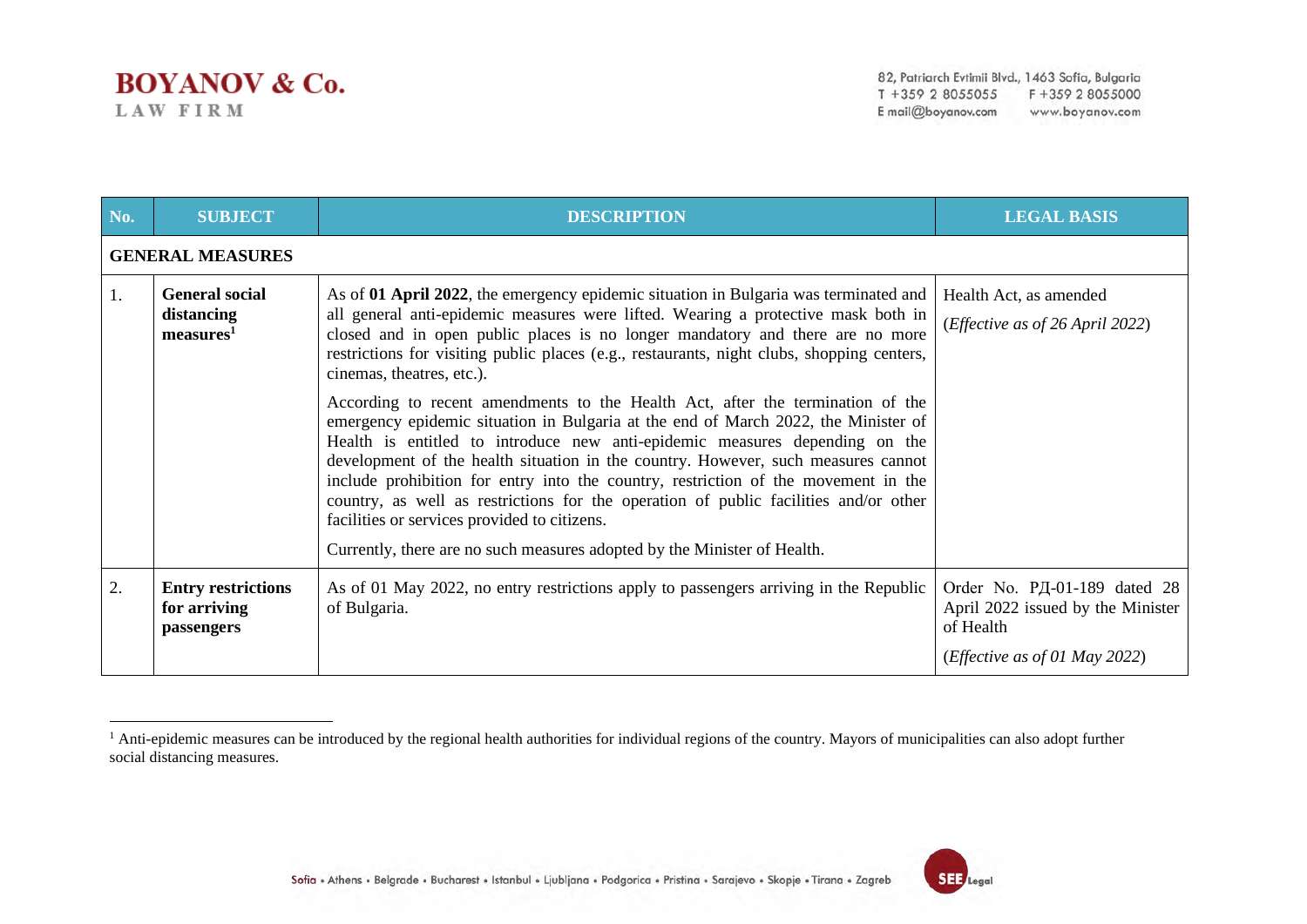| No. | <b>SUBJECT</b>                                                                   | <b>DESCRIPTION</b>                                                                                                                                                                                                                                                                                                                                                                                                                                                                                                                                                                                                                                                                                                                                                         | <b>LEGAL BASIS</b>                                                                                                                                                                                                                                                          |
|-----|----------------------------------------------------------------------------------|----------------------------------------------------------------------------------------------------------------------------------------------------------------------------------------------------------------------------------------------------------------------------------------------------------------------------------------------------------------------------------------------------------------------------------------------------------------------------------------------------------------------------------------------------------------------------------------------------------------------------------------------------------------------------------------------------------------------------------------------------------------------------|-----------------------------------------------------------------------------------------------------------------------------------------------------------------------------------------------------------------------------------------------------------------------------|
| 3.  | Legislative<br>moratorium on<br>payments                                         | From 13 March to 13 July 2020, the effects of default on payments based on financial<br>agreements, e.g., loans, leases, etc. of private persons and entities were suspended. <sup>2</sup><br>The payments affected by the suspension can be owed to financial institutions (banks,<br>lease companies, etc.) or to third parties, in case of assignment of the receivable.<br>Suspension of the effects of default on payments includes the accrual of interest and<br>penalties for delay, acceleration, and the right to rescind a contract.                                                                                                                                                                                                                            | Emergency<br>State of<br>Act, as<br>amended<br>(Effective 24 March 2020,<br>retroactively from 13 March 2020<br>Amendment effective 9 April 2020<br>Amendment effective 14 May<br><i>2020</i>                                                                               |
| 4.  | Non-legislative<br>(voluntary)<br>moratorium on<br>payment of<br>financial loans | In compliance with the Guidelines on legislative and non-legislative moratoria on loan<br>repayments applied in the light of the COVID-19 crisis of the European Banking<br>Authority ("EBA"), the BNB approved local directions on terms and procedures of<br>moratorium on payment of financial loans provided by banks and their subsidiaries as<br>proposed by the Association of Banks in Bulgaria. The directions include various<br>mechanisms of reliefs for the borrowers, e.g., temporarily postponement of capital<br>and/or interest payments on the loan without further amending the terms and<br>conditions. Eligibility criteria in respect of the borrowers apply.<br>The term for applications expired on 23 March 2021 and was not further<br>extended. | Decision dated 10 April 2020<br>adopted by the Bulgarian National<br>Bank ("BNB"), as amended<br>(Effective 10 April 2020 until the<br>end of $2020$ )<br>Decision dated 11 December 2020<br>adopted by the BNB<br>(Effective 11 December 2020 until<br>the end of $2021$ ) |

<sup>&</sup>lt;sup>2</sup> For the period from 13 March 2020 until 8 April 2020, the general suspension of the effects of default on payments applies to all delayed payments of private persons and entities regardless of the type of the obligations, i.e., it is not necessary for them to be based on financial agreements for this period.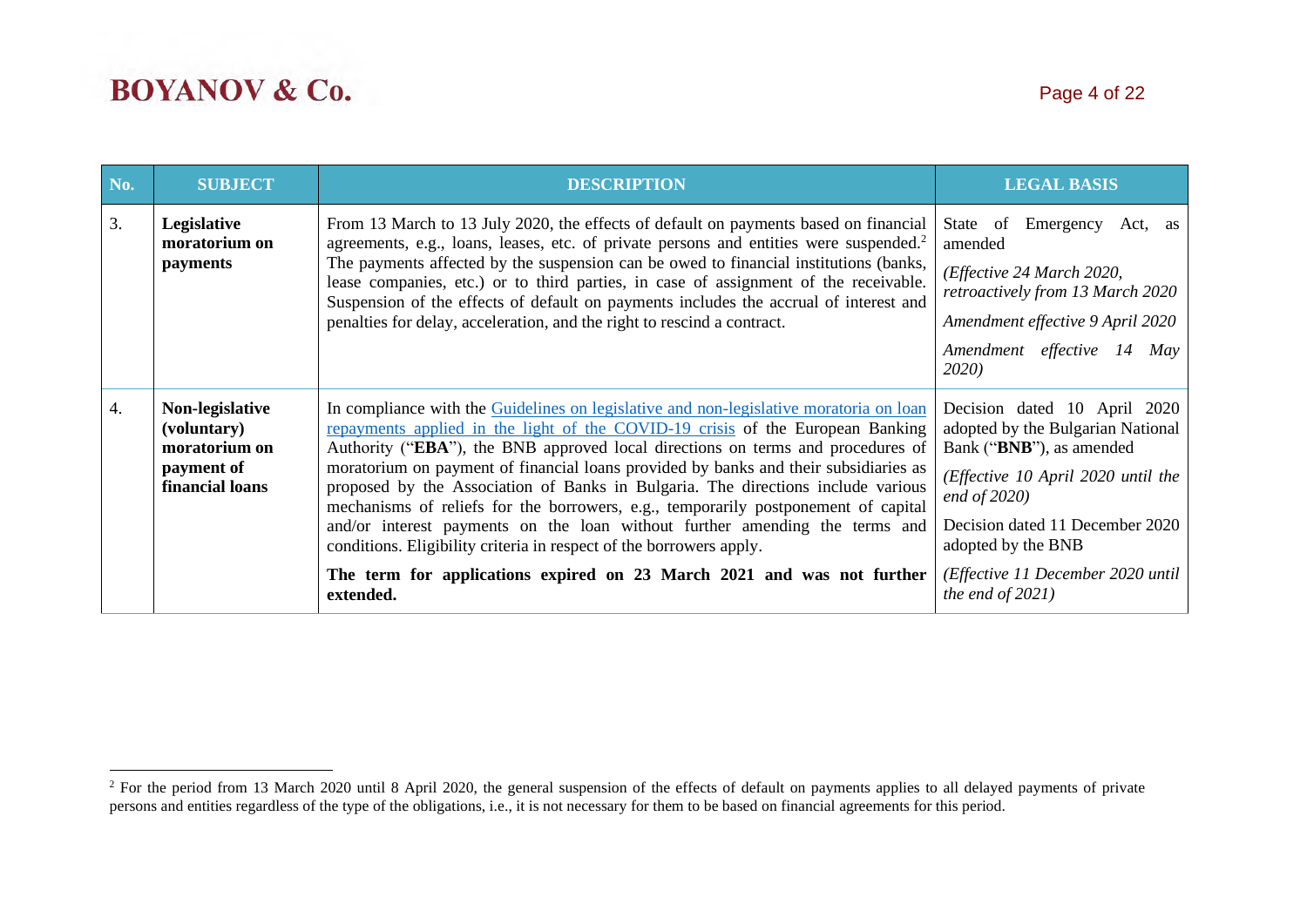| No. | <b>SUBJECT</b>                                                                                       | <b>DESCRIPTION</b>                                                                                                                                                                                                                                                                                                                                                                                                                                                                                          | <b>LEGAL BASIS</b>                                                                                                                                   |  |  |
|-----|------------------------------------------------------------------------------------------------------|-------------------------------------------------------------------------------------------------------------------------------------------------------------------------------------------------------------------------------------------------------------------------------------------------------------------------------------------------------------------------------------------------------------------------------------------------------------------------------------------------------------|------------------------------------------------------------------------------------------------------------------------------------------------------|--|--|
|     | RETAIL, SERVICES, TRAVEL, LEISURE AND HOSPITALITY                                                    |                                                                                                                                                                                                                                                                                                                                                                                                                                                                                                             |                                                                                                                                                      |  |  |
| 5.  | <b>VAT</b> reduction due<br>for various services                                                     | VAT is reduced to 9% from 1 July 2020 to 31 December 2022 for:<br>Printed or E-books;<br>Restaurant or catering services, including for food delivery;<br>Food and hygiene materials for babies and toddlers;<br>Tour operators, tourism agents, transport related to tourism services;<br>Sports activities, including providers of fitness services.<br>Vat due for COVID-19 vaccines and the services related to it and for other diagnostic<br>medical devices is reduced to 0% until 31 December 2022. | Act to Amend and Supplement<br>the VAT Act<br>(Effective 1 January 2022)                                                                             |  |  |
| 6.  | offered by<br>Refund<br>companies<br>the<br>providing<br>tourism<br>services for cancelled<br>travel | Companies providing tourism services (tour operators) can offer a voucher instead of<br>refunding the amount paid for travel, which is cancelled until 31 December 2020. If the<br>traveler does not accept the voucher, the tour operator must refund the amount within<br>12 months as of the date of cancelation of the travel.                                                                                                                                                                          | State of Emergency Act, as<br>amended<br>(Effective 9 April 2020<br>Amendment effective 14<br>May<br>2020,<br>Amendment effective 11 August<br>2020) |  |  |
| 7.  | State aid<br>for tour<br>operators                                                                   | According to the Emergency Act, tour operators can apply for state aid amounting up<br>to 4% of their 2019 annual turnover without VAT. The state aid is to be used for<br>compensation of the losses arising from customers who have refused vouchers, as well                                                                                                                                                                                                                                             | Emergency Act, as<br>State of<br>amended<br>(Effective 07 December 2020,                                                                             |  |  |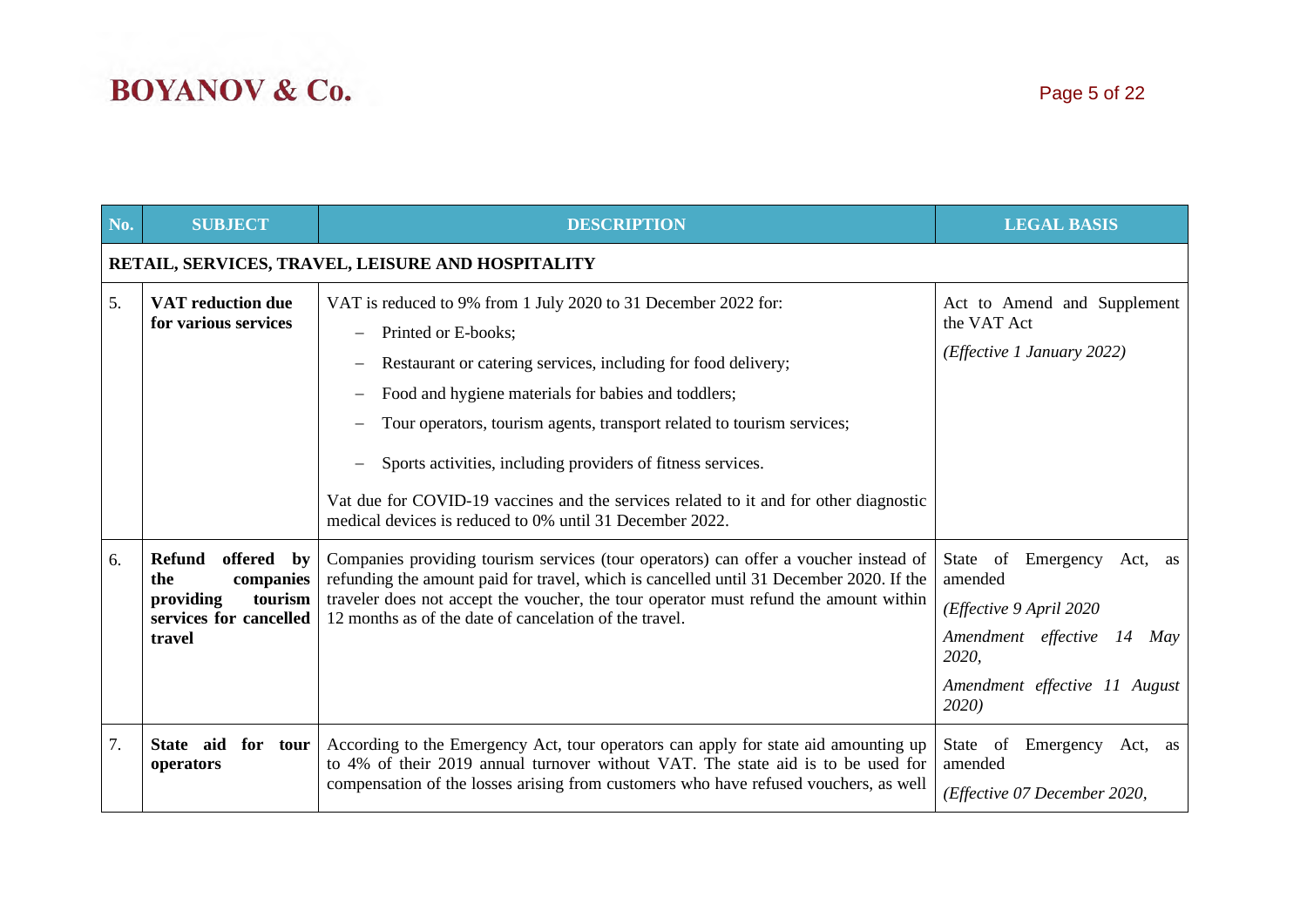| No. | <b>SUBJECT</b>                                                                                                                                                                                                                    | <b>DESCRIPTION</b>                                                                                                                                                                                                        | <b>LEGAL BASIS</b>                                                                            |
|-----|-----------------------------------------------------------------------------------------------------------------------------------------------------------------------------------------------------------------------------------|---------------------------------------------------------------------------------------------------------------------------------------------------------------------------------------------------------------------------|-----------------------------------------------------------------------------------------------|
|     |                                                                                                                                                                                                                                   | as for amounts withheld by service providers.                                                                                                                                                                             | Effective 06 April 2021)                                                                      |
|     |                                                                                                                                                                                                                                   | Tour operators can also apply for state aid amounting up to 15% of their annual<br>turnover for 2019 without VAT. The state aid is to be used for refund to clients as<br>described in point 9 above.                     | Decree No. 405<br>dated<br>25<br>November 2021 of the Council of<br>Ministers, as amended     |
|     |                                                                                                                                                                                                                                   | The terms and conditions for receiving the described state aids are laid down in Decree<br>405 dated 25 November 2021 and Decree No. 427 dated 09 December 2021 of the<br>Council of Ministers.                           | No. 427<br>Decree<br>dated<br>-09<br>December 2021 of the Council of<br>Ministers, as amended |
|     |                                                                                                                                                                                                                                   | The state aid is at the payout phase.                                                                                                                                                                                     |                                                                                               |
| 8.  | <b>Exemption</b><br>from<br>rental payments to                                                                                                                                                                                    | The respective authority, in its capacity as a lessor, was entitled to reduce the rental<br>price or to exempt from the entire rental price, or part of it, the lessees, whose work                                       | State of Emergency<br>Act, as<br>amended                                                      |
|     | public authorities                                                                                                                                                                                                                | was suspended or restricted due to the state of emergency or the emergency epidemic<br>situation. The suspension or the restriction of the work due to the state of emergency                                             | (Effective 9 April 2020,                                                                      |
|     |                                                                                                                                                                                                                                   | needed to be evidenced by financial or other relevant documents and the application<br>term was within 2 months after the end of the state of emergency, respectively the                                                 | Amendment effective 14<br>May<br>2020,                                                        |
|     |                                                                                                                                                                                                                                   | emergency epidemic situation, i.e., until 31 May 2022.                                                                                                                                                                    | Amendment<br>effective<br>22<br>December 2020,                                                |
|     |                                                                                                                                                                                                                                   |                                                                                                                                                                                                                           | Amendment effective 17 February<br>2021)                                                      |
| 9.  | aid<br>For a period of two years after the end of the state of emergency, i.e., until 13 May<br>for<br><b>State</b><br>air  <br>2022, tour operators using Bulgarian air carriers having a valid operating license to<br>carriers | State of Emergency Act, as<br>amended                                                                                                                                                                                     |                                                                                               |
|     |                                                                                                                                                                                                                                   | carry out charter flights to Bulgaria, received a state grant amounting to 35 EUR per<br>seat of the maximum capacity of the aircraft. The state aid was granted only in respect<br>of flights having at least 100 seats. | (Effective 14 May 2020,                                                                       |
|     |                                                                                                                                                                                                                                   |                                                                                                                                                                                                                           | Amendment effective 16                                                                        |
|     |                                                                                                                                                                                                                                   |                                                                                                                                                                                                                           | September 2021)                                                                               |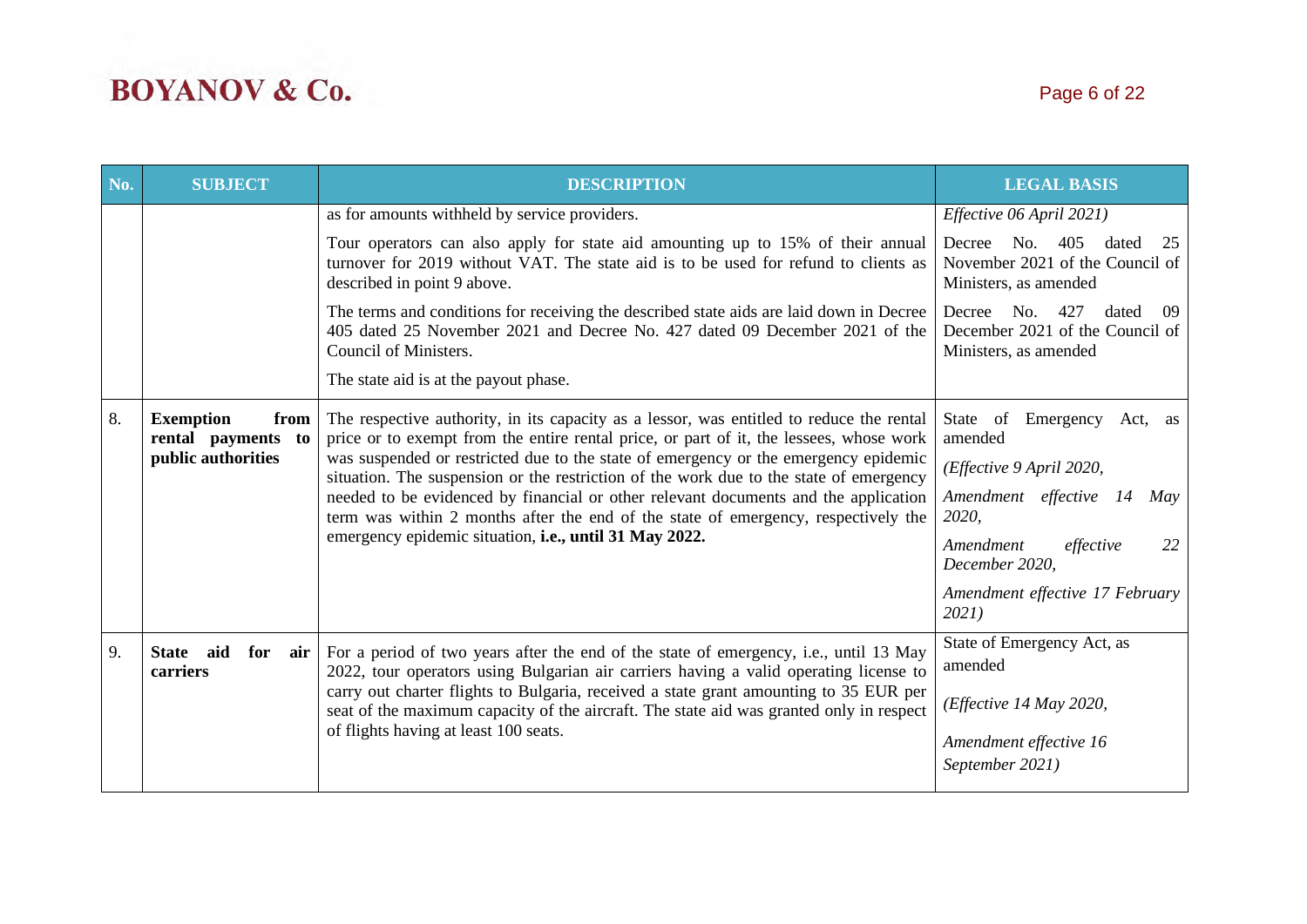| No. | <b>SUBJECT</b>                                    | <b>DESCRIPTION</b>                                                                                                                                                                                                                                                                                                                                                                                                                                   | <b>LEGAL BASIS</b>                                                                                                                     |
|-----|---------------------------------------------------|------------------------------------------------------------------------------------------------------------------------------------------------------------------------------------------------------------------------------------------------------------------------------------------------------------------------------------------------------------------------------------------------------------------------------------------------------|----------------------------------------------------------------------------------------------------------------------------------------|
|     | <b>TRANSPORT3</b>                                 |                                                                                                                                                                                                                                                                                                                                                                                                                                                      |                                                                                                                                        |
| 10. | <b>Measures for aircraft</b><br>crew members      | If a passenger on an aircraft landing in the territory Bulgaria shows symptoms of<br>COVID-19, the cabin crew who took part in the particular flight must not plan their<br>next flight and must be put under mandatory a 7-day's quarantine, as per the<br>instructions of the state health authorities.                                                                                                                                            | Order No. PД-01-152 dated 30<br>March 2022 issued<br>the<br>by<br>Minister of Health<br>( <i>Effective as of 01 April 2022</i> )       |
| 11. | <b>Sanitary</b><br>requirements for air<br>travel | Airport and ground handling operators, companies providing aircraft technical services<br>and all air carriers transporting passengers, cargo and mail from and to the airports<br>within the country must take strict sanitary measures according to COVID-19 Aviation<br>Health Safety Protocol dated 30 June 2020 issued by The European Union Aviation<br>Safety Agency (EASA) and European Centre for Disease Prevention and Control<br>(ECDC). | Order No. 45-01-281 dated 01<br>July 2020 issued by the Director<br>General of DG CAA, as amended<br>( <i>Effective 01 July 2020</i> ) |

<sup>&</sup>lt;sup>3</sup> On 1 April 2020, the Council of Ministers defined the border points on Bulgarian territory through which unobstructed transit of goods will be ensured, i.e., socalled "green corridors".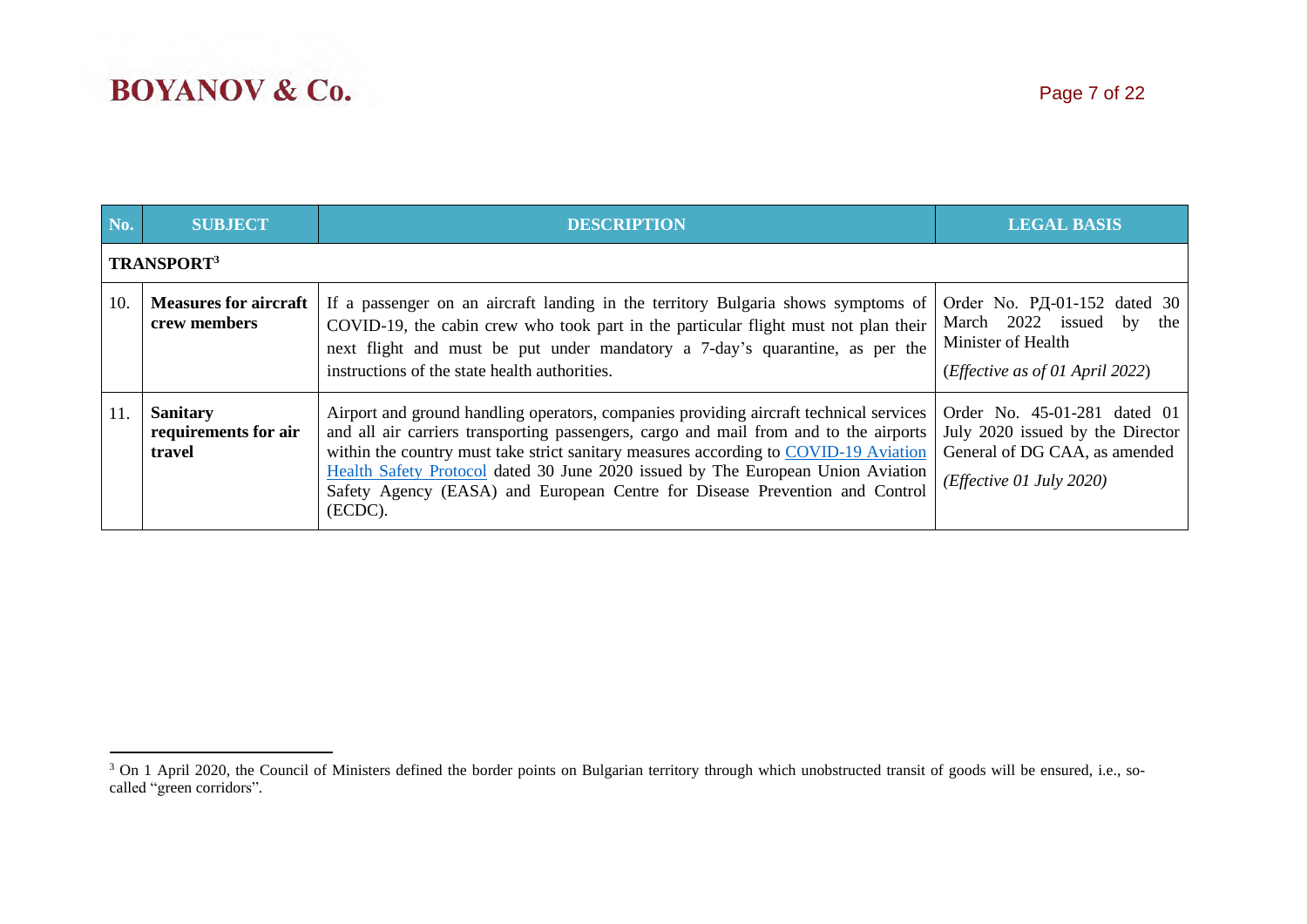| No. | <b>SUBJECT</b>                                                                  | <b>DESCRIPTION</b>                                                                                                                                                                                                                                                                                                                                                                                                                                                                                                                                                                                                                                                                                                                                                                                                                                                          | <b>LEGAL BASIS</b>                                                                                                                                                                                                                                         |  |  |
|-----|---------------------------------------------------------------------------------|-----------------------------------------------------------------------------------------------------------------------------------------------------------------------------------------------------------------------------------------------------------------------------------------------------------------------------------------------------------------------------------------------------------------------------------------------------------------------------------------------------------------------------------------------------------------------------------------------------------------------------------------------------------------------------------------------------------------------------------------------------------------------------------------------------------------------------------------------------------------------------|------------------------------------------------------------------------------------------------------------------------------------------------------------------------------------------------------------------------------------------------------------|--|--|
|     | <b>EMPLOYMENT</b>                                                               |                                                                                                                                                                                                                                                                                                                                                                                                                                                                                                                                                                                                                                                                                                                                                                                                                                                                             |                                                                                                                                                                                                                                                            |  |  |
| 12. | <b>Remote and home-</b><br>based work                                           | For the period of the state of emergency and the emergency epidemic situation (i.e.,<br>until 31 March 2022), employers were allowed (depending on the nature of the work<br>and possibility for remote work or work from home) to assign to employees, without<br>their consent, remote work or work from home.<br>Any employee who is in close contact with a person having a laboratory-confirmed<br>Covid-19, shall switch to remote work or work from home, if possible, by declaring<br>such circumstances to the employer.                                                                                                                                                                                                                                                                                                                                           | State of<br>Emergency<br>Act, as<br>amended<br>(Effective<br>24<br>March<br><i>2020</i> ,<br>retroactively from 13<br>March<br>2020,<br>Amendment effective 14<br>May<br>2020,<br>21<br>Amendment<br>effective<br>November 2020)<br>Labor Code, as amended |  |  |
| 13. | Unilateral right of<br>employer to grant<br>the use of the<br>annual paid leave | For the period of the state of emergency or the emergency epidemic situation (i.e.,<br>until 31 March 2022) the employer was allowed to order its employees (including<br>employees having less than 8 months of employment), without their consent, to use<br>their annual paid leave, if the work of (i) the enterprise, (ii) part of the enterprise or (iii)<br>certain employees has been suspended based on an order of the employer or an order of<br>the authorities.<br>Also, for the period of the state of emergency or the emergency epidemic situation (i.e.,<br>until 31 March 2022), employers were obliged to grant the annual paid or unpaid<br>leave to certain categories of employees, e.g., pregnant employees, employees in<br>advanced stage of in vitro treatment, etc. All categories of employees are listed in<br>Article 173a of the Labor Code. | Labor Code, as amended                                                                                                                                                                                                                                     |  |  |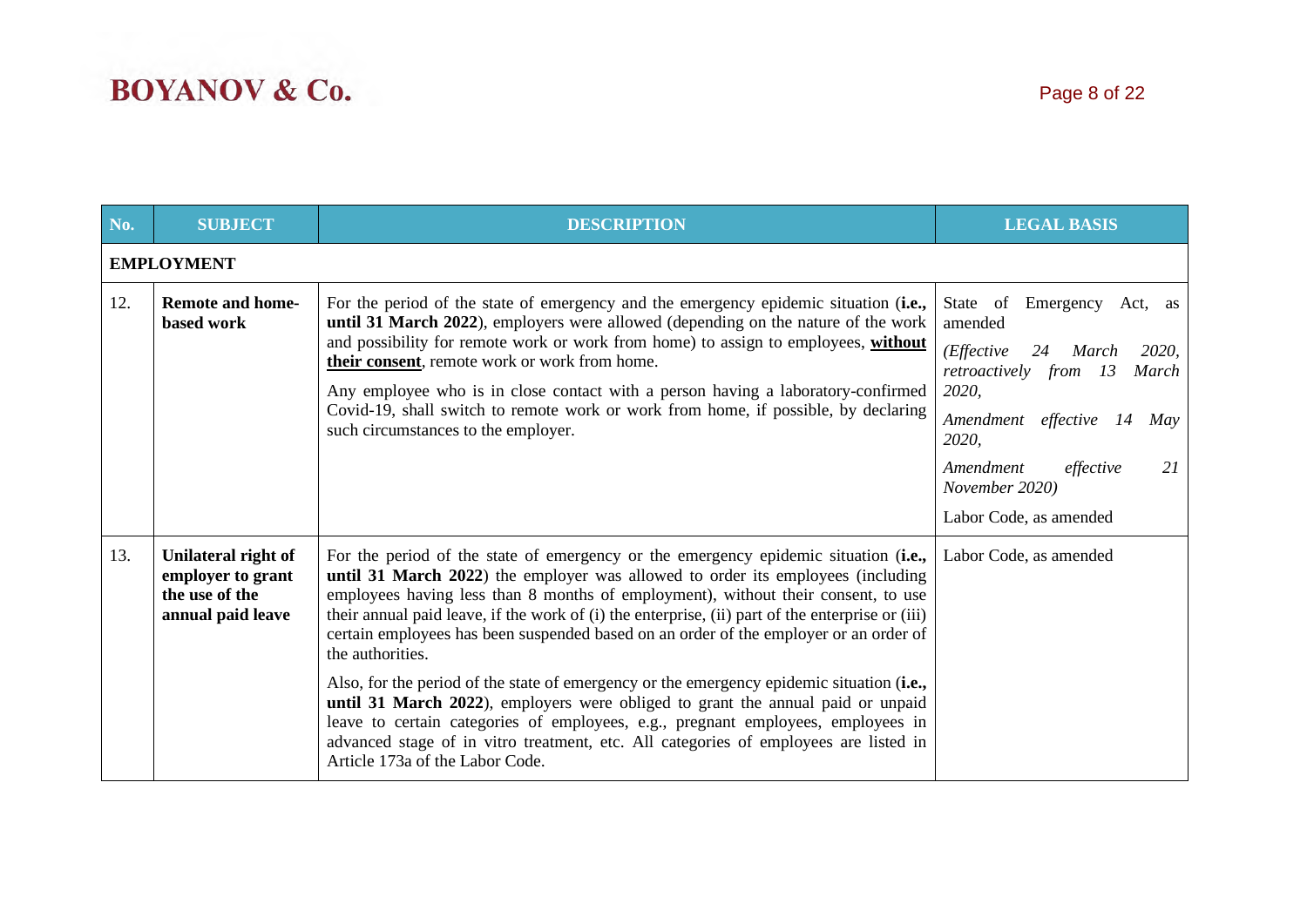| No. | <b>SUBJECT</b>                                                         | <b>DESCRIPTION</b>                                                                                                                                                                                                                                                                                                                                                                                                                                                                                                                                                                                                                                                                                                                                                                                                                                                                                                                                                                                                                                                                                                                                                                                     | <b>LEGAL BASIS</b>                                                                                                                                                                                                                                                                                                                                                                                                                                                                                                                                                                                                                                                                                               |
|-----|------------------------------------------------------------------------|--------------------------------------------------------------------------------------------------------------------------------------------------------------------------------------------------------------------------------------------------------------------------------------------------------------------------------------------------------------------------------------------------------------------------------------------------------------------------------------------------------------------------------------------------------------------------------------------------------------------------------------------------------------------------------------------------------------------------------------------------------------------------------------------------------------------------------------------------------------------------------------------------------------------------------------------------------------------------------------------------------------------------------------------------------------------------------------------------------------------------------------------------------------------------------------------------------|------------------------------------------------------------------------------------------------------------------------------------------------------------------------------------------------------------------------------------------------------------------------------------------------------------------------------------------------------------------------------------------------------------------------------------------------------------------------------------------------------------------------------------------------------------------------------------------------------------------------------------------------------------------------------------------------------------------|
| 14. | <b>State aid for</b><br>partially covering<br>salaries of<br>employees | According to Decrees of the Council of Ministers, there is a state support for partial co-<br>payment of salaries for the period until 30 June 2022.<br>Employers may be eligible to receive funding in order to maintain employment after<br>the period of the state of emergency and epidemic emergency for employees whose<br>work was suspended, who had to switch to a part-time work, who took paid leave or<br>whose employment was kept after a notice for mass dismissals during the period from<br>13 March to 31 December 2020 due to a decision of a government authority, as well as<br>for the employees, who are socially insured in certain economic sectors.<br>The financial support for each employee amounts to 50% of the monthly insurance<br>income for October 2021 and the social insurance contributions, if the employer has<br>declared decrease in sales revenue of not less than 30% and to 60% of the monthly<br>insurance income for October 2021 and the social insurance contributions if the<br>employer has declared a decrease in sales revenue of not less than 40%. The decrease<br>in the sales revenue is calculated based on criteria set out in the Decree. | Decree No. 151 of the Council of<br>Ministers on the conditions and<br>for<br>procedure<br>paying<br>compensations to employers for<br>maintaining<br>of<br>employment<br>employees after the period of state<br>of emergency declared by the<br>National Assembly on 13 March<br>2020, as amended<br>(Effective 01 July 2020)<br>Decree No. 40 dated 31 March<br>2022 of the Council of Ministers<br>for amendment of the Decree on<br>the conditions and procedure for<br>paying<br>compensations<br>to<br>for<br>employers<br>maintaining<br>employment of employees after<br>the period of state of emergency<br>by<br>declared<br>the<br>National<br>Assembly on 13 March 2020<br>(Effective 01 March 2022) |
| 15. | <b>Compensations for</b><br>employees whose<br>work was<br>suspended   | According to the Decree of the Council of Ministers, employees insured in economic<br>activities, where temporary restrictions are imposed and whose work was suspended on<br>the basis of a government authority decision in relation to the state of emergency or the<br>emergency epidemic situation are allowed to claim financial support for the days of<br>used unpaid leave.<br>The employers are obliged to keep those people in employment for a period equal to                                                                                                                                                                                                                                                                                                                                                                                                                                                                                                                                                                                                                                                                                                                             | Decree No. 328 of the Council of<br>Ministers on the conditions and<br>procedure<br>for<br>paying<br>compensations<br>employees<br>to<br>insured in economic activities,<br>where temporary restrictions are<br>imposed<br>by a<br>government                                                                                                                                                                                                                                                                                                                                                                                                                                                                    |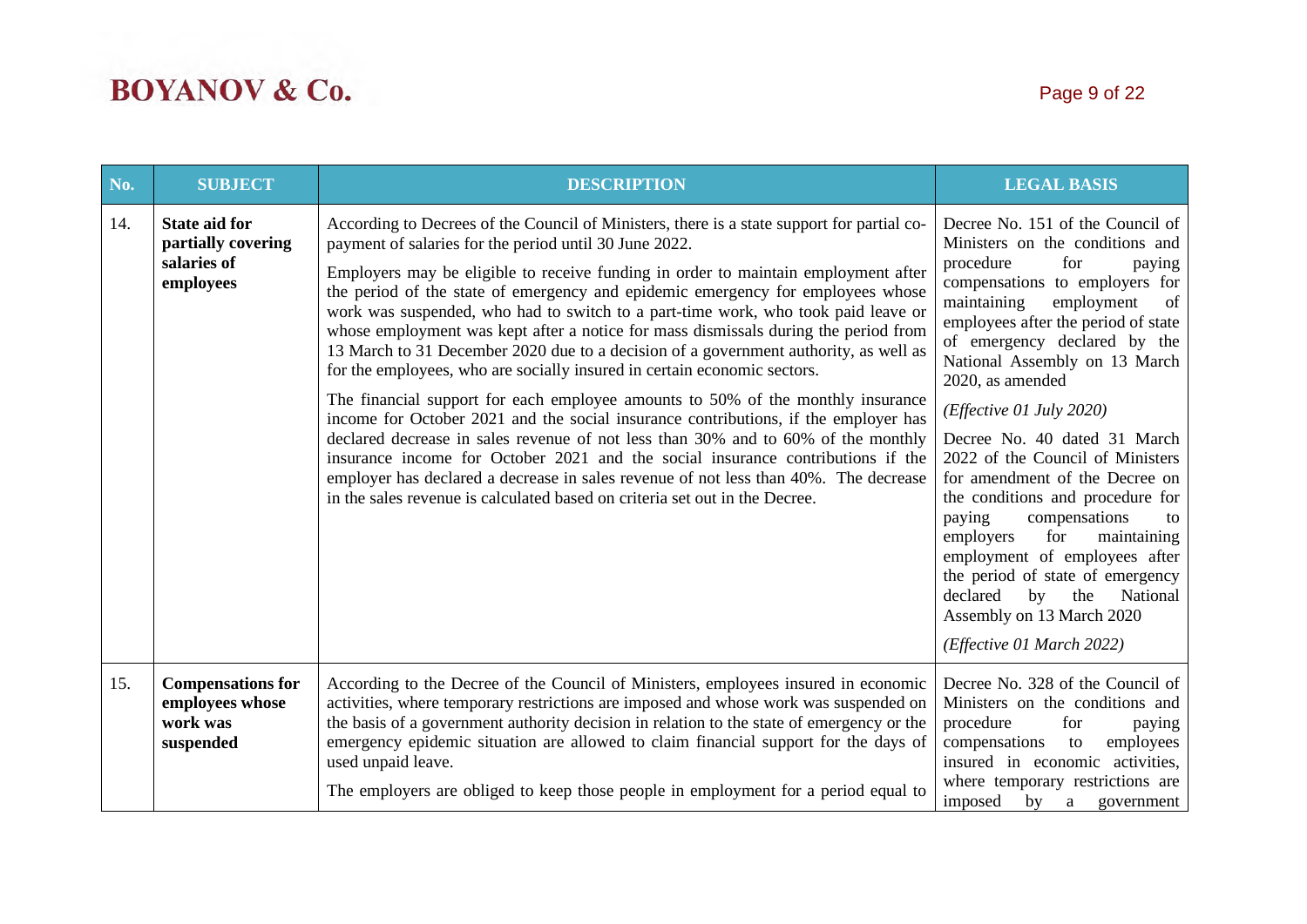| No. | <b>SUBJECT</b>                                                                                                       | <b>DESCRIPTION</b>                                                                                                                                                                                                                                                                                                                                                                                                                                                                                                                                                                                                                                                                                   | <b>LEGAL BASIS</b>                                                                                                                                                                           |
|-----|----------------------------------------------------------------------------------------------------------------------|------------------------------------------------------------------------------------------------------------------------------------------------------------------------------------------------------------------------------------------------------------------------------------------------------------------------------------------------------------------------------------------------------------------------------------------------------------------------------------------------------------------------------------------------------------------------------------------------------------------------------------------------------------------------------------------------------|----------------------------------------------------------------------------------------------------------------------------------------------------------------------------------------------|
|     |                                                                                                                      | the period of the financial support received.<br>The financial support amounts to 75% of the insurable earnings for July 2021. The<br>insurable earnings are further calculated based on the criteria set out in the Decree.<br>The amounts for paid compensations are allowed until 30 June 2022.                                                                                                                                                                                                                                                                                                                                                                                                   | authority in relation the state of<br>emergency or the emergency<br>epidemic situation, as amended<br>( <i>Effective</i> 7 September 2021)                                                   |
| 16. | <b>Obligation for the</b><br>employers to pay<br><b>PCR</b> tests of the<br>employees by<br>business trips<br>abroad | According to Decision of the Council of Ministers dated 3 February 2021, the<br>Ordinance on Business Trips and Specializations Abroad has been amended and<br>employers will be obliged to pay for PCR tests of their employees, if the entry into the<br>respective country requires such test.                                                                                                                                                                                                                                                                                                                                                                                                    | Decision<br>of the Council of<br>Ministers dated 3 February 2021<br>to Amend and Supplement the<br>Ordinance on Business Trips and<br>Specializations Abroad<br>(Effective 12 February 2021) |
| 17. | Social-security and<br>work length of<br>service in 2021                                                             | According to the latest amendments in the State of Emergency Act, any unpaid leave of<br>up to 90 days (instead of 60 days) under Art. 160, Para. 1 of the Labor Code will be<br>deemed social-security and work length of service in 2021.<br>Also, within two months after the end of the emergency epidemic situation (i.e., 31<br>May 2022), precautionary measures were not imposed, and enforcement actions were<br>not carried out on compensations paid to employees based on an act of the Council of<br>Ministers in relation to overcoming the COVID-19 crisis. Other enforcement actions<br>were also restricted within two months after the end of the emergency epidemic<br>situation. | State of<br>Emergency<br>Act, as<br>amended<br>( <i>Effective 17 February 2021</i> )                                                                                                         |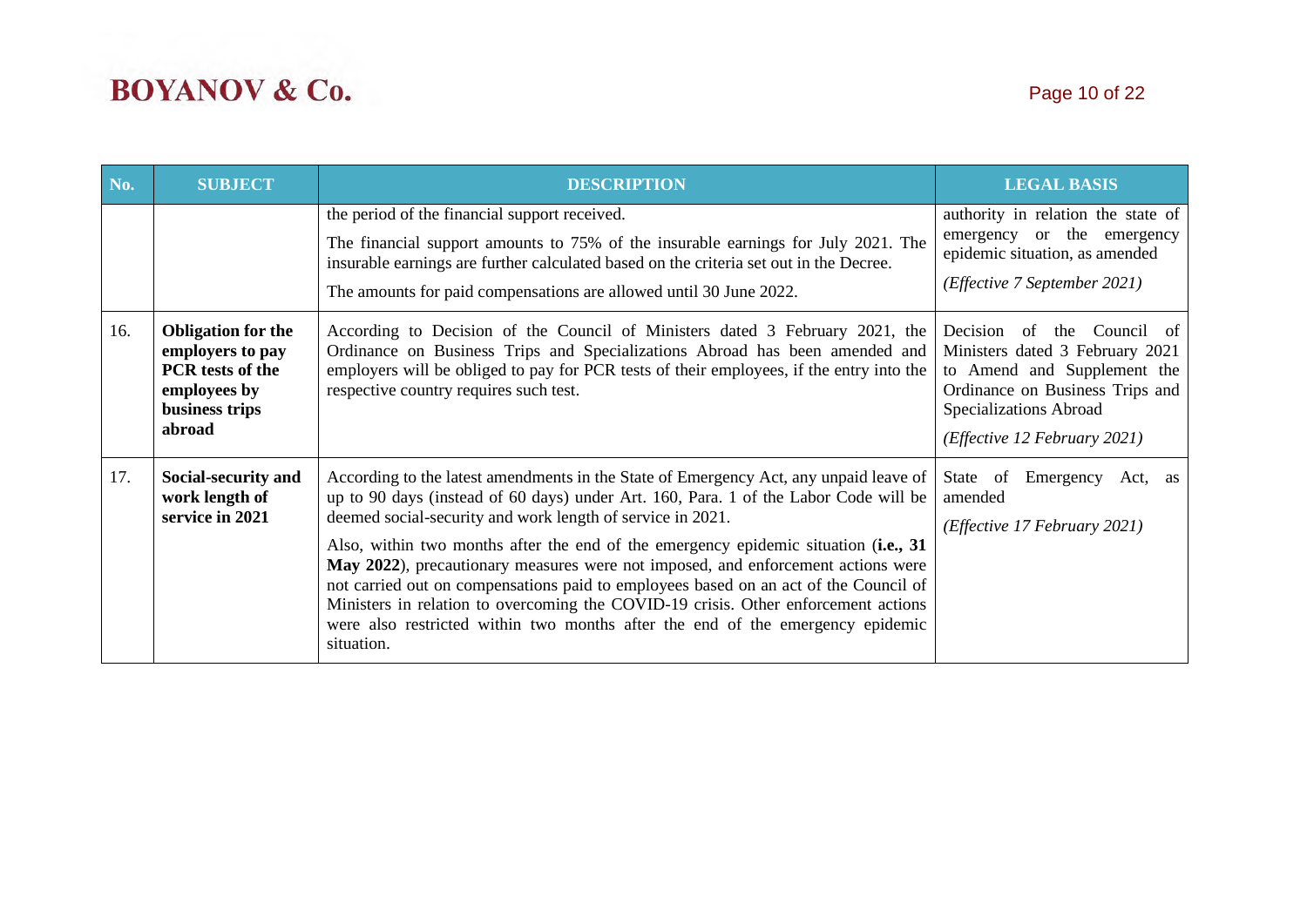| No. | <b>SUBJECT</b>                                                   | <b>DESCRIPTION</b>                                                                                                                                                                                                                                                                                                                       | <b>LEGAL BASIS</b>                                                                                                                                                                                                                                 |
|-----|------------------------------------------------------------------|------------------------------------------------------------------------------------------------------------------------------------------------------------------------------------------------------------------------------------------------------------------------------------------------------------------------------------------|----------------------------------------------------------------------------------------------------------------------------------------------------------------------------------------------------------------------------------------------------|
|     | <b>PHARMACEUTICALS</b>                                           |                                                                                                                                                                                                                                                                                                                                          |                                                                                                                                                                                                                                                    |
| 18. | <b>Possible ban for</b><br>exports of medicinal<br>products      | The Minster of Health may prohibit exports of medicinal products until the end of the<br>state of emergency or the emergency epidemic situation and 3 months thereafter (i.e.,<br>30 June 2022). <sup>4</sup>                                                                                                                            | State of Emergency<br>Act, as<br>amended<br>2020,<br>( <i>Effective</i><br>24<br>March<br>retroactively from<br>13<br>March<br>2020)<br>Amendment effective<br>14<br>May<br>2020)<br>Amendments to the Medicinal<br>Products in Human Medicine Act |
|     |                                                                  |                                                                                                                                                                                                                                                                                                                                          | (Effective 11 December 2020)                                                                                                                                                                                                                       |
| 19. | <b>Extension of</b><br>validity of TELK<br>and NELK<br>decisions | The validity of the decisions of TELK (Expert Labor Medical Commission) and NELK<br>(National Expert Medical Commission) for determining long-term disability and its<br>level is extended for the period of the state of emergency and the emergency epidemic<br>situation and additional three months after that (i.e., 30 June 2022). | State of Emergency Act, as<br>amended<br>( <i>Effective</i><br>24<br><b>March</b><br>2020,<br>retroactively from 13<br>March<br>2020,<br>Amendment effective<br>18<br>July<br>2020)                                                                |
| 20. | <b>Issuance of</b><br>electronic referrals                       | Based on the latest amendments to the Ordinance for the Right of Access to Medical<br>Treatment, the issuance of electronic referrals and prescriptions is made possible                                                                                                                                                                 | 374<br>Decree<br>No.<br>dated<br>17<br>December 2020 of the Council of<br>Ministers to amend the Ordinance                                                                                                                                         |

<sup>4</sup> For instance, please see Order [РД-01-742](https://www.mh.government.bg/media/filer_public/2021/08/30/zapoved_zabrana_iznos_lp_avg_2021.pdf) dated 30 August 2021.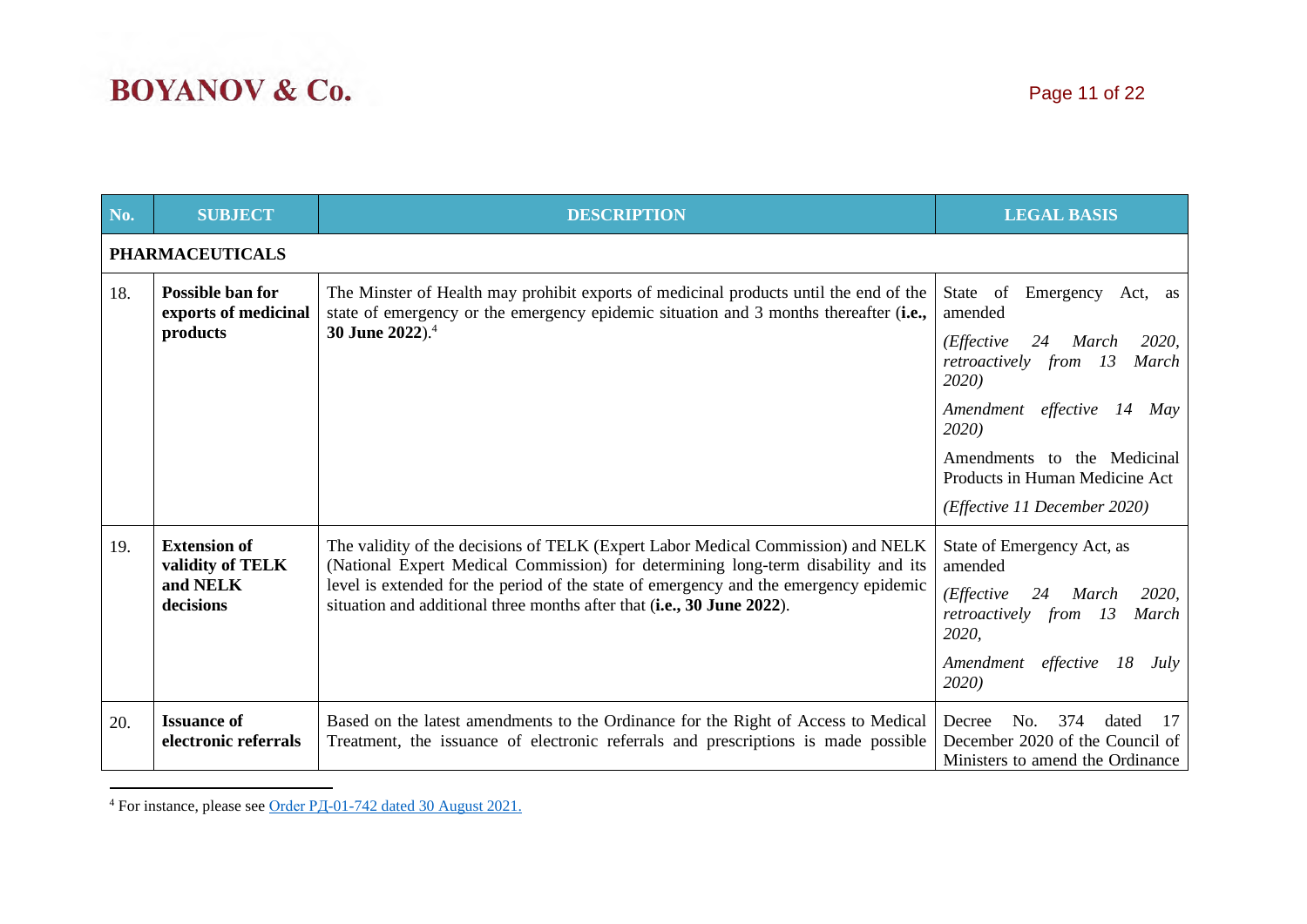| No. | <b>SUBJECT</b>                                                              | <b>DESCRIPTION</b>                                                                                                                                                                                                                                                                                                                                                                    | <b>LEGAL BASIS</b>                                                                                                                                                                                                                                                                                              |
|-----|-----------------------------------------------------------------------------|---------------------------------------------------------------------------------------------------------------------------------------------------------------------------------------------------------------------------------------------------------------------------------------------------------------------------------------------------------------------------------------|-----------------------------------------------------------------------------------------------------------------------------------------------------------------------------------------------------------------------------------------------------------------------------------------------------------------|
|     | and prescriptions                                                           | through a specific medical software.<br>The latest amendments to Ordinance No. 4 dated 4 March 2009 on the Conditions and<br>Procedure for Prescription and Dispensing of Medicinal Products also provide that<br>medicinal products, including those paid by the NHIF, should be prescribed by means<br>of an electronic prescription as from 1 June 2021. Certain exceptions apply. | for the Right of Access to Medical<br>Treatment<br>(Effective 18 December 2020)<br>Ordinance<br>Amend<br>to<br>and<br>Supplement Ordinance No. 4<br>dated 4 March 2009<br>on<br>the<br>Conditions and Procedure<br>for<br>Prescription and Dispensing of<br><b>Medicinal Products</b><br>(Effective 7 May 2021) |
| 21. | Ban for export of<br>medicinal products<br>based on quinine                 | The export of medicinal products having <i>quinine</i> as raw material is prohibited.<br>The ban does not apply to the medicinal product ANALGIN-CHININ (Metamizole<br>sodium 200 mg Chinin hidrochlorid 50 mg). (Effective 24 April 2020).                                                                                                                                           | Order No. PД-01-141 dated 20<br>March 2020 issued by the<br>Minister of Health, as amended<br>(Effective 20 March 2020)<br>Order No. PД-01-237 dated 24<br>April 2020 issued by the Minister<br>of Health<br>(Amendment effective 24 April<br>2020)                                                             |
| 22. | Ban for export of<br>vaccines against<br><b>SARS-related</b><br>coronavirus | All export of vaccines against SARS-related coronavirus is prohibited without prior<br>authorization under Regulation (EU) 2021/111 of 29 January 2021 issued by the<br>Minister of Health or an authorized person.                                                                                                                                                                   | Regulation (EU) 2021/111 of 29<br>January 2021<br>(Effective 31 January 2021)                                                                                                                                                                                                                                   |
| 23. | <b>Payments to</b><br>healthcare                                            | During the state of emergency, respectively the emergency epidemic situation, and<br>three months after its end (i.e., 30 June 2022), the National Health Insurance Fund and                                                                                                                                                                                                          | State<br>of Emergency<br>Act,<br>as                                                                                                                                                                                                                                                                             |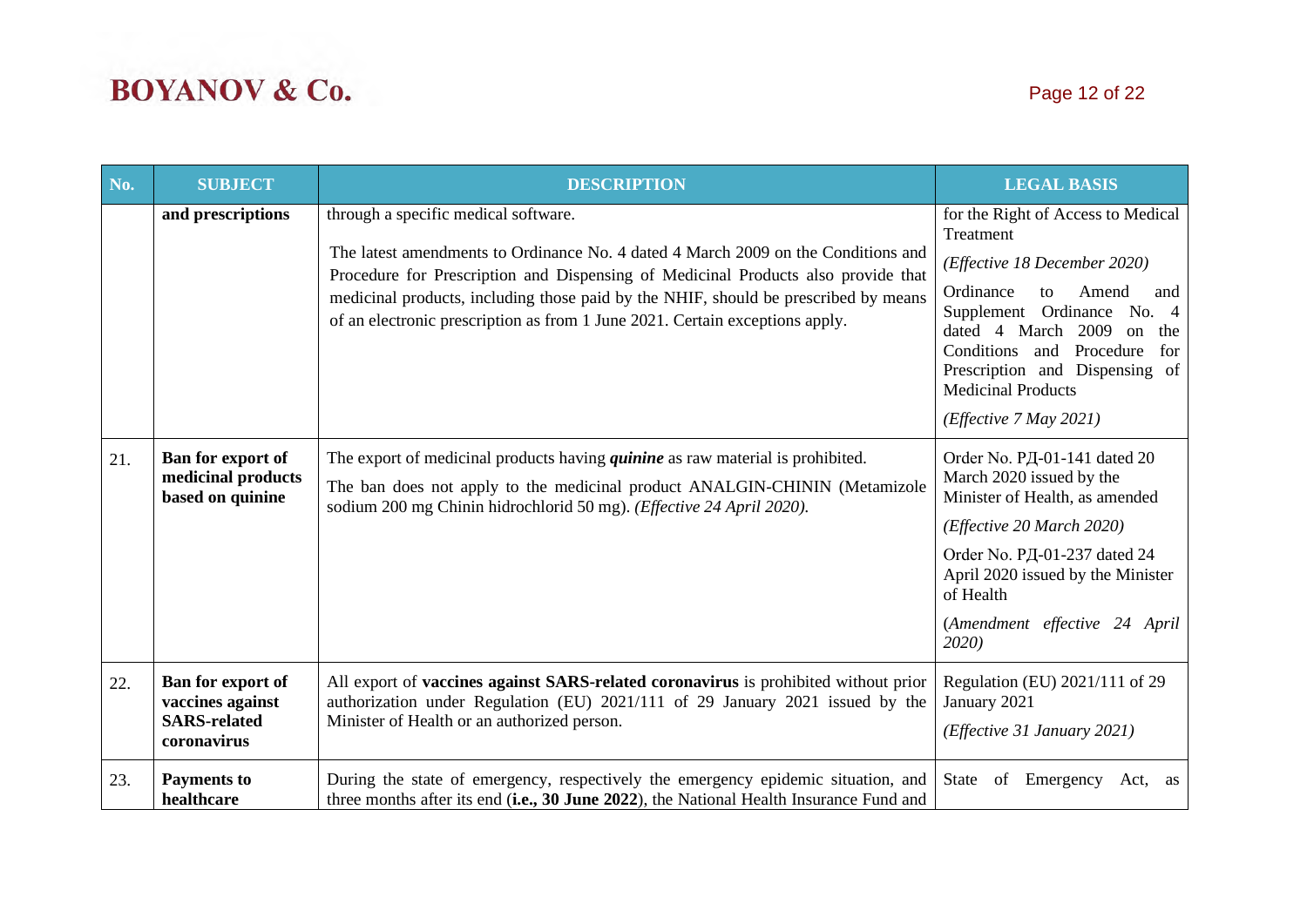| No. | <b>SUBJECT</b>       | <b>DESCRIPTION</b>                                                                                                                                     | <b>LEGAL BASIS</b>                      |
|-----|----------------------|--------------------------------------------------------------------------------------------------------------------------------------------------------|-----------------------------------------|
|     | providers within the | the Bulgarian Medical and Dental Associations can conclude an Annex to the amended                                                                     |                                         |
|     | state of emergency   | respective National Framework Agreements, in order to determine terms and<br>conditions for payments to the medical healthcare providers. <sup>5</sup> | (Effective 9 April 2020)                |
|     |                      |                                                                                                                                                        | (Amendment effective 14 May<br>2020,    |
|     |                      |                                                                                                                                                        | Amendment effective 01 January<br>2021) |

<sup>&</sup>lt;sup>5</sup> According to Agreement No. РД-НС-01-4-3 dated 28 April 2020 to Amend and Supplement the National Framework Agreement between the National Health Insurance Fund ("NHIF") and the Bulgarian Medical Associations, healthcare establishments providing specific COVID-19 testing can apply for conclusion of an additional agreement with the NHIF, in order to stipulate the payments related to this COVID-19 testing. Subsequent agreements have also been concluded.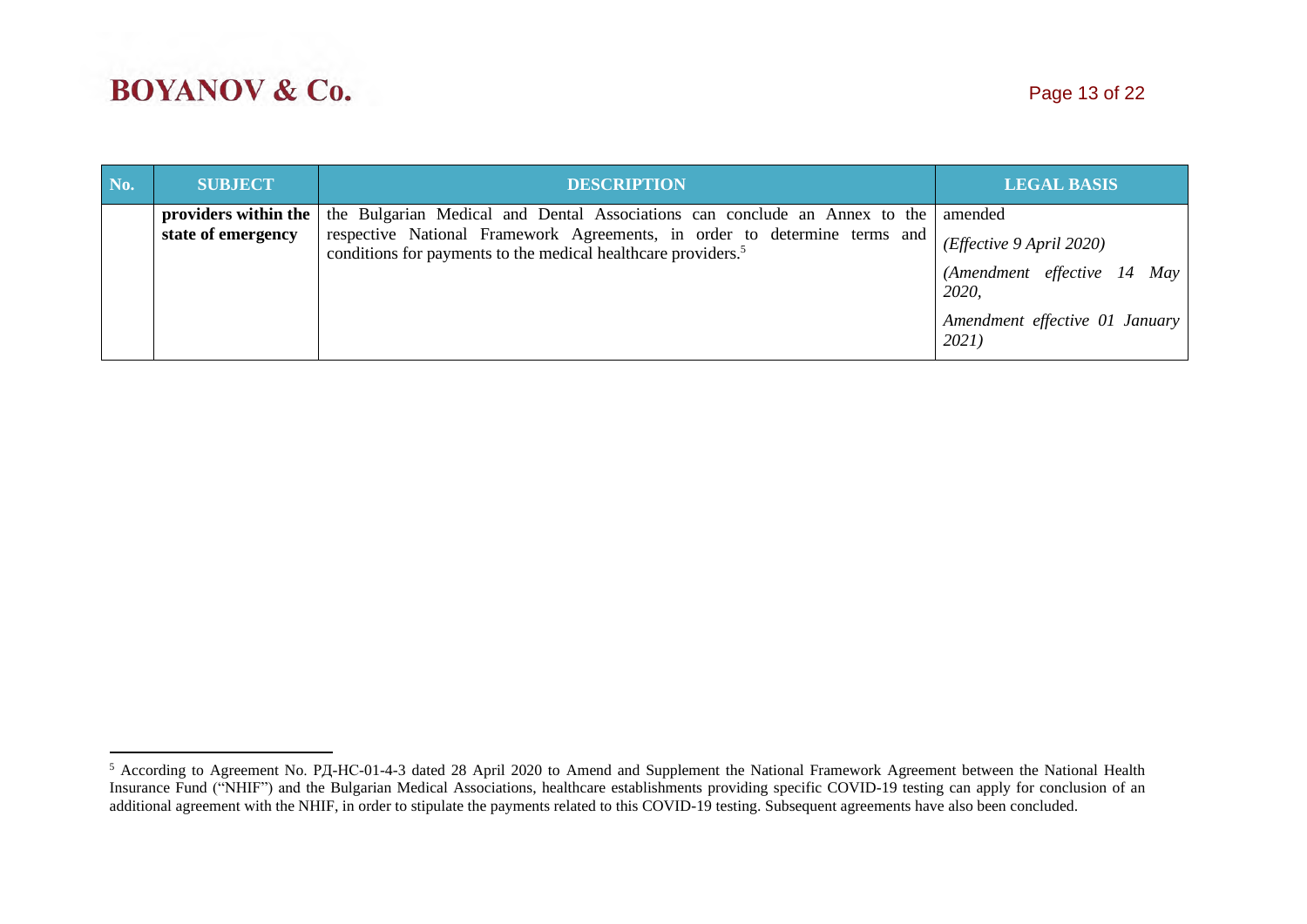| No. | <b>SUBJECT</b>                                                                                  | <b>DESCRIPTION</b>                                                                                                                                                                                                                                                                                                                                                                                                                                                         | <b>LEGAL BASIS</b>                                                                                                                                                                                          |  |  |  |
|-----|-------------------------------------------------------------------------------------------------|----------------------------------------------------------------------------------------------------------------------------------------------------------------------------------------------------------------------------------------------------------------------------------------------------------------------------------------------------------------------------------------------------------------------------------------------------------------------------|-------------------------------------------------------------------------------------------------------------------------------------------------------------------------------------------------------------|--|--|--|
|     | JUDICIAL, ADMINISTRATIVE AND ENFORCEMENT PROCEEDINGS                                            |                                                                                                                                                                                                                                                                                                                                                                                                                                                                            |                                                                                                                                                                                                             |  |  |  |
| 24. | <b>General suspension</b><br>of procedural time<br>limits and deadlines                         | Procedural time limits within pending litigation, arbitration and enforcement<br>procedures, which were suspended during the period of the state of emergency and<br>were not exempted from the suspension, continued to run again from 21 May 2020.                                                                                                                                                                                                                       | State of Emergency Act, as<br>amended<br>( <i>Effective</i><br>24<br>March<br>2020,<br>retroactively from 13 March 2020<br>Amendment effective 9 April 2020<br>Amendment effective 14 May<br>2020)          |  |  |  |
| 25. | <b>General suspension</b><br>of limitation periods                                              | All limitation periods, whose expiry extinguishes or creates rights for private persons<br>and entities, which were suspended during the period of the state of emergency,<br>continued to run again from 21 May 2020.                                                                                                                                                                                                                                                     | Emergency Act, as<br>State of<br>amended<br>$(E\text{ffective})$<br>24 March<br>2020,<br>retroactively from 13<br>March<br>2020.<br>Amendment effective 9 April 2020<br>Amendment effective 14 May<br>2020) |  |  |  |
| 26. | <b>Extension of time</b><br>periods, established<br>by law, for private<br>persons and entities | All other time periods, established by law, which have expired during the period of the<br>state of emergency, which were not suspended as per the above, and are related to the<br>exercise of rights or the fulfillment of obligations by private persons and entities, were<br>extended until one month after the end of the state of emergency, i.e., until 13<br><b>June 2020.</b><br>Time limits for certain procedures, e.g., under the Public Procurement Act, the | State of<br>Emergency Act, as<br>amended<br>(Effective<br>24<br>2020,<br>March<br>retroactively from 13<br>March<br>2020.<br>Amendment effective 17 April                                                   |  |  |  |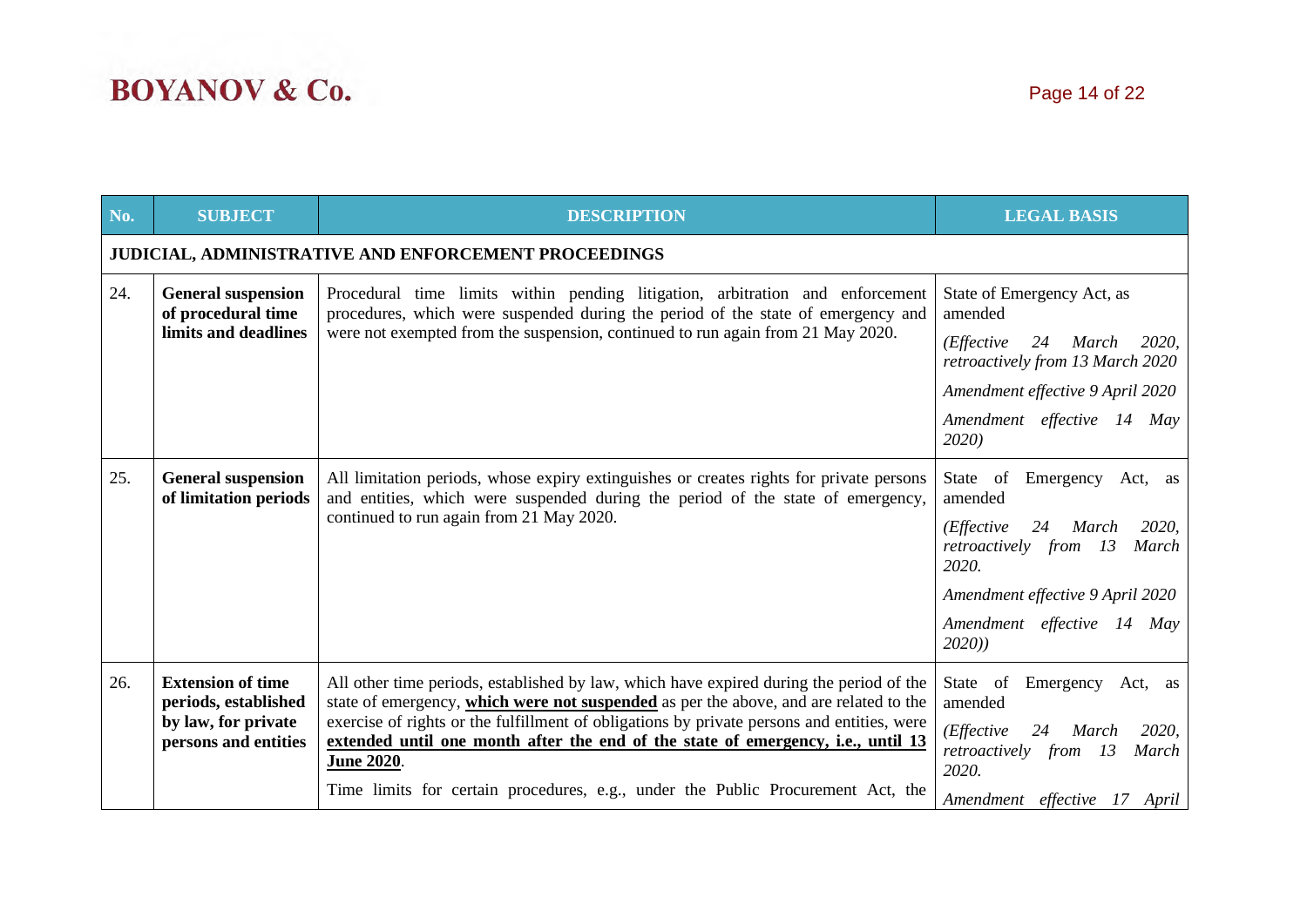| No. | <b>SUBJECT</b>                                                                   | <b>DESCRIPTION</b>                                                                                                                                                                                                                                                                                                                                                                                                                                                                                                                                                                                                                                                                                                                                                                                                                                                                                                                                                                                                                                                                                                                                                                                                                                                                                                                                            |                                                                                                                                                                                                                                                                                                                              |
|-----|----------------------------------------------------------------------------------|---------------------------------------------------------------------------------------------------------------------------------------------------------------------------------------------------------------------------------------------------------------------------------------------------------------------------------------------------------------------------------------------------------------------------------------------------------------------------------------------------------------------------------------------------------------------------------------------------------------------------------------------------------------------------------------------------------------------------------------------------------------------------------------------------------------------------------------------------------------------------------------------------------------------------------------------------------------------------------------------------------------------------------------------------------------------------------------------------------------------------------------------------------------------------------------------------------------------------------------------------------------------------------------------------------------------------------------------------------------|------------------------------------------------------------------------------------------------------------------------------------------------------------------------------------------------------------------------------------------------------------------------------------------------------------------------------|
|     |                                                                                  | Concessions Act, the Spatial Development Act, the Protection of Competition Act, etc.,<br>and under the related secondary legislation, did not fall within the scope of this general<br>suspension.                                                                                                                                                                                                                                                                                                                                                                                                                                                                                                                                                                                                                                                                                                                                                                                                                                                                                                                                                                                                                                                                                                                                                           | 2020)                                                                                                                                                                                                                                                                                                                        |
| 27. | <b>Extension of the</b><br>validity of expiring<br>acts of the<br>administration | The validity of all acts of the administration, which are time-limited, and expiring<br>during the state of emergency, was extended until one month after the end of the<br>state of emergency, i.e., until 13 June 2020.                                                                                                                                                                                                                                                                                                                                                                                                                                                                                                                                                                                                                                                                                                                                                                                                                                                                                                                                                                                                                                                                                                                                     | State of Emergency Act, as<br>amended<br>( <i>Effective</i><br>24<br>March<br><i>2020</i> .<br>retroactively from 13<br>March<br>2020.                                                                                                                                                                                       |
| 28. | <b>Court hearings and</b><br>other procedural<br>actions                         | During the emergency epidemic situation, the Chief Administrative Officials of the<br>courts were entitled to postpone scheduled court hearings. The Chief Administrative<br>Officials were also able to suspend the public court hearings for a certain period of<br>time once, but for a period no longer than 14 days, and postpone the scheduled court<br>hearings during such period. Exceptions apply for some court hearings.<br>During the emergency epidemic situation, the court was able to postpone the court<br>hearing if a party to the proceeding or its representative was ill, quarantined, etc.<br>Respective evidence had to be provided before the court within 7 days after the reasons<br>for the postponement no longer apply.<br>Court hearings can be held by video conference. (Based on the latest Amendments and<br>Supplements to the Civil Procedure Code, Criminal Procedure Code and<br>Administrative Procedure Code published in the State Gazette on 17 November 2020,<br>court hearings and various procedural actions can be held by video conference.<br>Specific rules apply for them).<br>Court papers can be served and submitted electronically (Based on the latest<br>Amendments and Supplements to the Civil Procedure Code and Criminal Procedure<br>Code published in the State Gazette on 29 December 2020). | State of Emergency Act, as<br>amended<br>(Effective<br>24 March<br><i>2020</i> .<br>Amendment effective 14 May<br>2020, Amendment effective 21<br>November 2020)<br>Decision dated 12 May 2020<br>adopted by the Supreme Judicial<br>Council<br>Rules and Measures on the Work<br>of Courts in the Conditions of<br>Pandemic |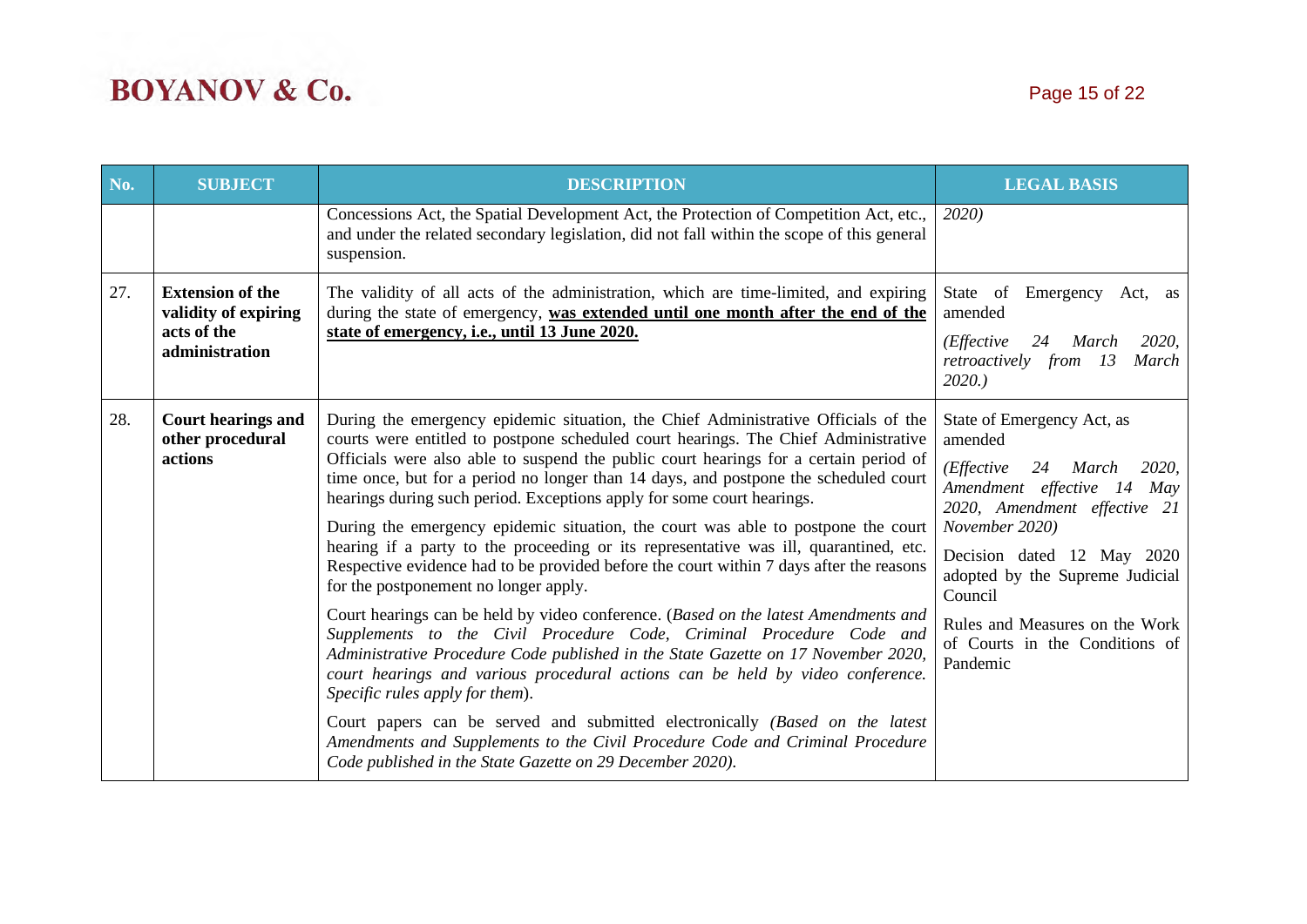| No. | <b>SUBJECT</b>                                                                                             | <b>DESCRIPTION</b>                                                                                                                                                                                                                                                                                                                                                                                                                                                                                                                                                                                                                                                                                                                                | <b>LEGAL BASIS</b>                                                                                                                                                                                                                                                                                                                       |  |
|-----|------------------------------------------------------------------------------------------------------------|---------------------------------------------------------------------------------------------------------------------------------------------------------------------------------------------------------------------------------------------------------------------------------------------------------------------------------------------------------------------------------------------------------------------------------------------------------------------------------------------------------------------------------------------------------------------------------------------------------------------------------------------------------------------------------------------------------------------------------------------------|------------------------------------------------------------------------------------------------------------------------------------------------------------------------------------------------------------------------------------------------------------------------------------------------------------------------------------------|--|
| 29. | <b>Suspension of</b><br>certain enforcement<br>actions and notarial<br>proceedings                         | Public enforcement sales and repossessions against natural persons were suspended<br>until 13 July 2020. After that the relevant procedures were initiated anew.<br>This general suspension of some enforcement actions applied until 13 July 2020.<br>Notary certifications can be made without limitation, subject to the general measures in<br>item 1 above.                                                                                                                                                                                                                                                                                                                                                                                  | State of Emergency Act, as<br>amended<br>(Effective 24 March 2020)<br>Amendment effective 14<br>May<br><b>2020</b> )                                                                                                                                                                                                                     |  |
| 30. | <b>Holding of meetings</b><br>via remote access or<br>suspension of the<br>meetings of some<br>authorities | The State of Emergency Act permitted public authorities, state agencies, commissions,<br>etc. (which are not legal entities), to hold their meetings digitally via remote access and<br>to adopt their decisions in absentia during the state of emergency, respectively the<br>emergency epidemic situation, and two months after its end (i.e., 31 May 2022).<br>The State of Emergency Act also permitted public meetings, including the meetings of<br>the Commission for Protection of Competition and the Commission for Protection<br>against Discrimination, to be held digitally via remote access during the state of<br>emergency, respectively the emergency epidemic situation, and two months after its<br>end (i.e., 31 May 2022). | State of Emergency<br>Act, as<br>amended<br>( <i>Effective</i><br>$\overline{9}$<br><i>2020</i> ,<br>April<br>Amendment effective 14<br>May<br>2020, Amendment effective 21<br>November 2020)<br>Order No. PД-01-968 dated 26<br>November 2021 issued by the<br>Minister of Health<br>(Effective 1 December 2021 until<br>31 March 2022) |  |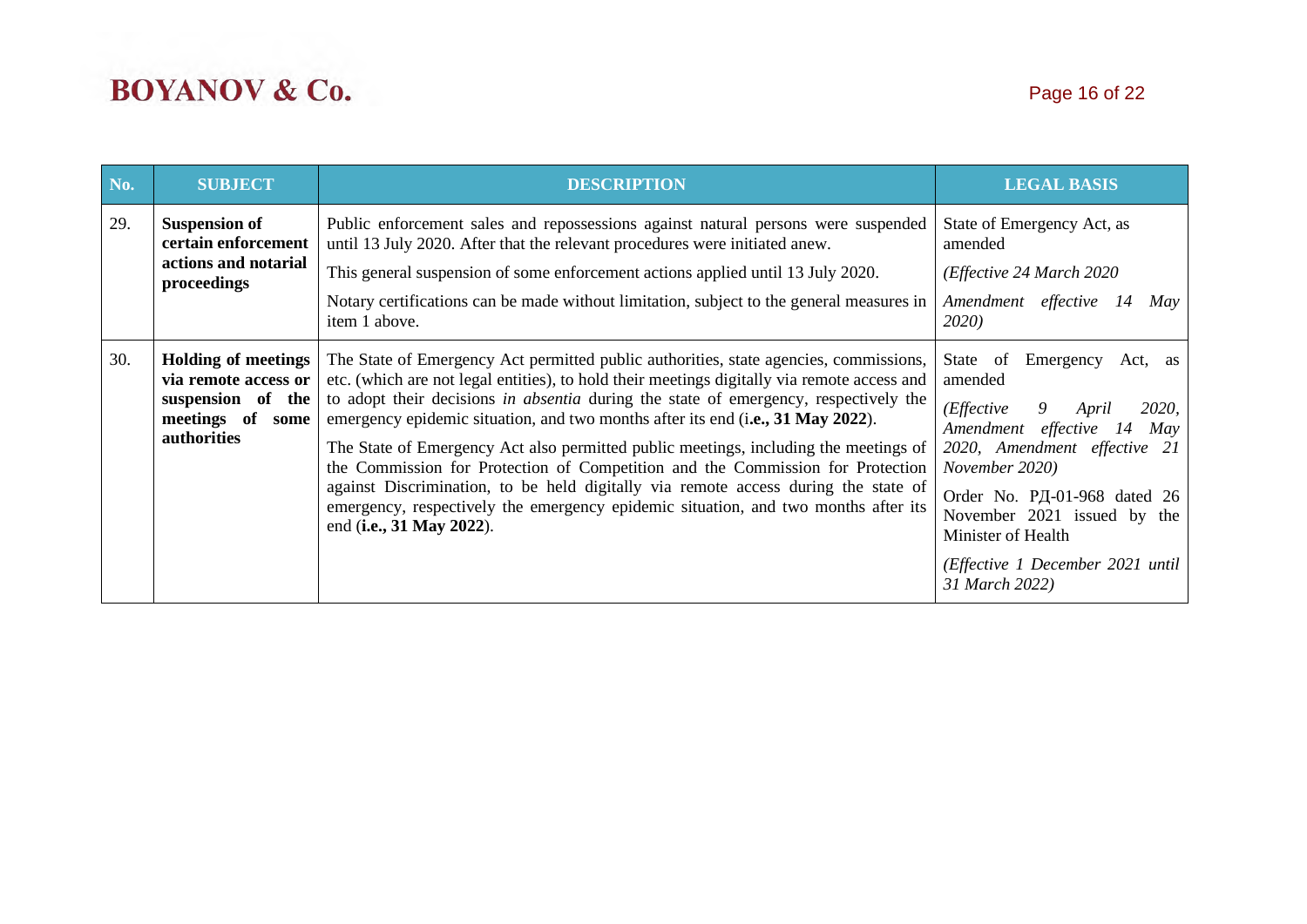| No. | <b>SUBJECT</b>                                    | <b>DESCRIPTION</b>                                                                                                                                                                                                                                                                                                                                                                                                                                                                                                                                                                                                                                                                                                                                                                                        | <b>LEGAL BASIS</b>                                                                                                                                                                                                          |  |  |  |
|-----|---------------------------------------------------|-----------------------------------------------------------------------------------------------------------------------------------------------------------------------------------------------------------------------------------------------------------------------------------------------------------------------------------------------------------------------------------------------------------------------------------------------------------------------------------------------------------------------------------------------------------------------------------------------------------------------------------------------------------------------------------------------------------------------------------------------------------------------------------------------------------|-----------------------------------------------------------------------------------------------------------------------------------------------------------------------------------------------------------------------------|--|--|--|
|     | PUBLIC PROCUREMENTS <sup>6</sup> AND STATE GRANTS |                                                                                                                                                                                                                                                                                                                                                                                                                                                                                                                                                                                                                                                                                                                                                                                                           |                                                                                                                                                                                                                             |  |  |  |
| 31. | <b>Public procurement</b><br>exemption            | Purchasing of medical products and personal protection equipment necessary to<br>support health measures in case of a state of emergency or emergency epidemic<br>situation and three months after its end (i.e., 30 June 2022) is permitted without<br>following a public procurement procedure.                                                                                                                                                                                                                                                                                                                                                                                                                                                                                                         | State of Emergency Act, as<br>amended<br>(Effective<br>2020,<br>24<br>March<br>retroactively from<br><i>13</i><br>March<br>2020,<br>Amendment effective<br>14<br>May<br>2020,<br>Amendment effective<br>18<br>July<br>2020) |  |  |  |
| 32. | <b>Public procurement</b><br>exemption            | The following acquisitions are exempted from public procurement rules in case of a<br>state of emergency or emergency epidemic situation and three months after its end (i.e.,<br>30 June 2022):<br>1. Purchasing of sanitary materials, disinfectants, medical devices and personal<br>protection equipment, needed for anti-epidemic measures;<br>2. Purchasing of medical devices, medical and laboratory equipment, needed for<br>the diagnostics and treatment of infected patients, the consumables for them, as<br>well as associated implementation activities;<br>Utilization of pesticides and hospital waste under Ordinance No. 1 on the<br>3.<br>requirements for collection and treatment of waste on the territory of the<br>healthcare establishments (SG, Issue 13 of 2015, as amended). | State of Emergency<br>Act, as<br>amended<br>2020,<br>(Effective)<br>24<br>March<br>retroactively from 13<br>March<br>2020,<br>Amendment effective<br>14<br>May<br>2020,<br>Amendment<br>effective<br>18<br>July<br>2020)    |  |  |  |

<sup>6</sup> See also Joint Procurement Agreement to Procure Medical [Countermeasures.](https://ec.europa.eu/health/sites/health/files/preparedness_response/docs/jpa_agreement_medicalcountermeasures_en.pdf)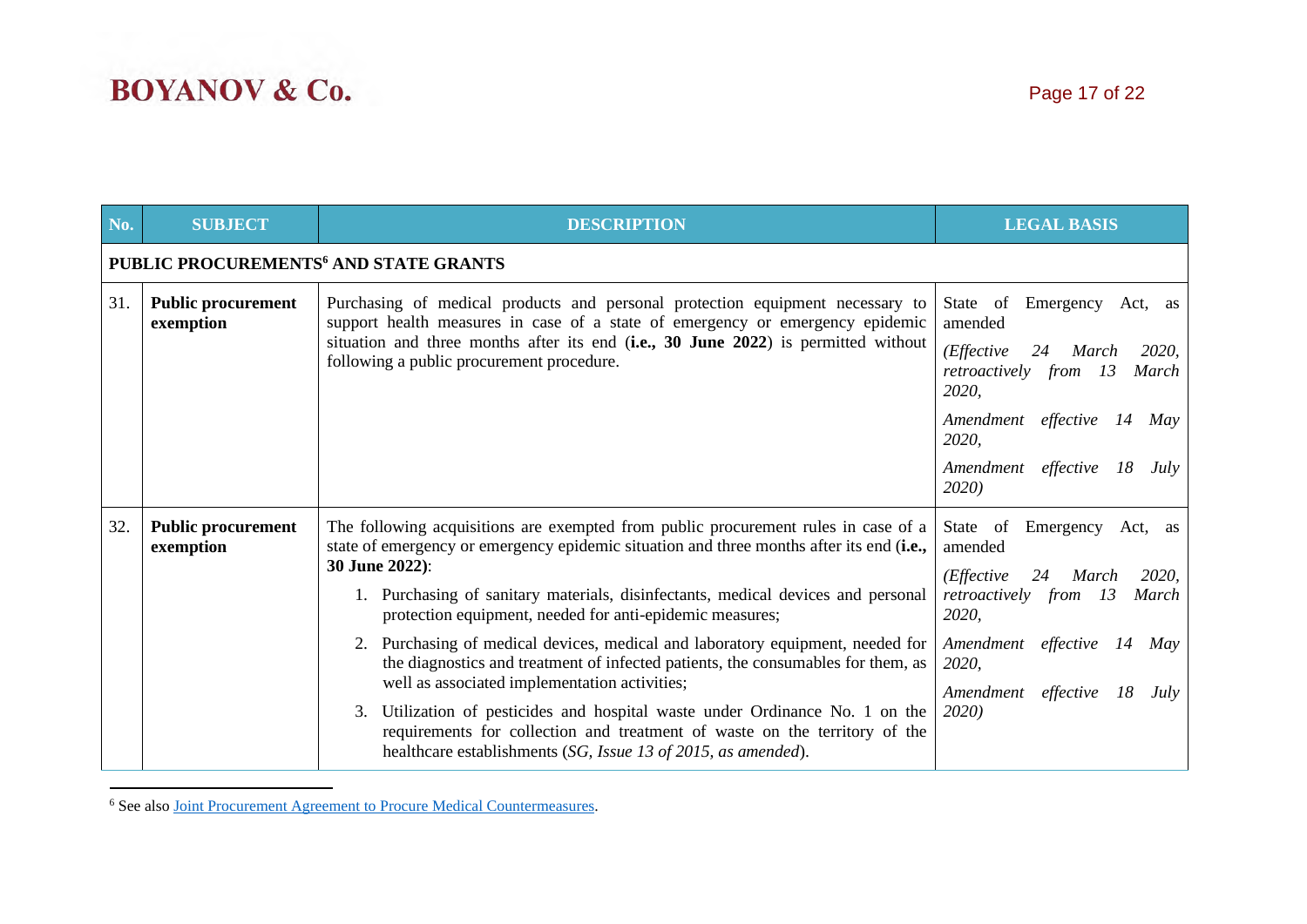| No. | <b>SUBJECT</b>                                                                                                                                                                                                                                                                                                                                                                                                                                                               | <b>DESCRIPTION</b>                                                                                                                                                                                                                               | <b>LEGAL BASIS</b>                                                                    |
|-----|------------------------------------------------------------------------------------------------------------------------------------------------------------------------------------------------------------------------------------------------------------------------------------------------------------------------------------------------------------------------------------------------------------------------------------------------------------------------------|--------------------------------------------------------------------------------------------------------------------------------------------------------------------------------------------------------------------------------------------------|---------------------------------------------------------------------------------------|
|     |                                                                                                                                                                                                                                                                                                                                                                                                                                                                              | 4. Transport services related to medical devices, medical materials, etc. needed<br>for anti-epidemic measures and for diagnostics and treatment of infected<br>patients. (Effective 14 May 2020)                                                |                                                                                       |
| 33. | <b>Exemption from the</b><br>rules<br>concerning                                                                                                                                                                                                                                                                                                                                                                                                                             | Certain rules, applicable to the procurement of medical devices by the Ministry of<br>State of<br>Health, and healthcare establishments of state and municipal ownership, do not apply<br>amended                                                |                                                                                       |
|     | of<br>procurement<br>medical devices                                                                                                                                                                                                                                                                                                                                                                                                                                         | to purchases of medical devices needed for anti-epidemic measures, for treatment and<br>diagnostics of infected patients during the state of emergency, the emergency epidemic<br>situation and three months after its end (i.e., 30 June 2022). | (Effective<br>2020,<br>24<br>March<br>retroactively from 13<br>March<br>2020,         |
|     |                                                                                                                                                                                                                                                                                                                                                                                                                                                                              |                                                                                                                                                                                                                                                  | Amendment effective<br>18<br>July<br><b>2020</b> )                                    |
| 34. | <b>Direct</b><br>award<br>of<br>grants by the state                                                                                                                                                                                                                                                                                                                                                                                                                          | Grants can be awarded by the state, without prior invitation for collecting offers, under<br>reduced time periods, with a simplified process for approval, until the end of the state                                                            |                                                                                       |
|     |                                                                                                                                                                                                                                                                                                                                                                                                                                                                              | of emergency, respectively the end of the emergency epidemic situation, and 9 months<br>afterwards (i.e., 31 December 2022).                                                                                                                     | Council of Ministers Decree No.<br>67 dated 13 April 2020                             |
|     |                                                                                                                                                                                                                                                                                                                                                                                                                                                                              |                                                                                                                                                                                                                                                  | 2020,<br>( <i>Effective</i><br>March<br>24<br>retroactively from 13<br>March<br>2020) |
| 35. | <b>Financial support for</b><br>The Council of Ministers decided to increase the state's share capital in the Bulgarian<br>the business through<br>Development Bank by BGN 700,000,000. The funds of the capital increase were part<br>of the government measures to support the business in relation to the COVID-19<br><b>Bulgarian</b><br>the<br>circumstances. The funds granted are to be used for issuance of portfolio guarantees in<br>Development Bank <sup>7</sup> |                                                                                                                                                                                                                                                  | Decision dated 25 March 2020<br>adopted<br>by<br>Council of<br>the<br>Ministers       |

<sup>&</sup>lt;sup>7</sup> In addition, the Bulgarian National Bank announced a set of measures amounting to 9.3 billion BGN in relation to COVID-19 crisis for supporting the sustainability and flexibility of the bank system.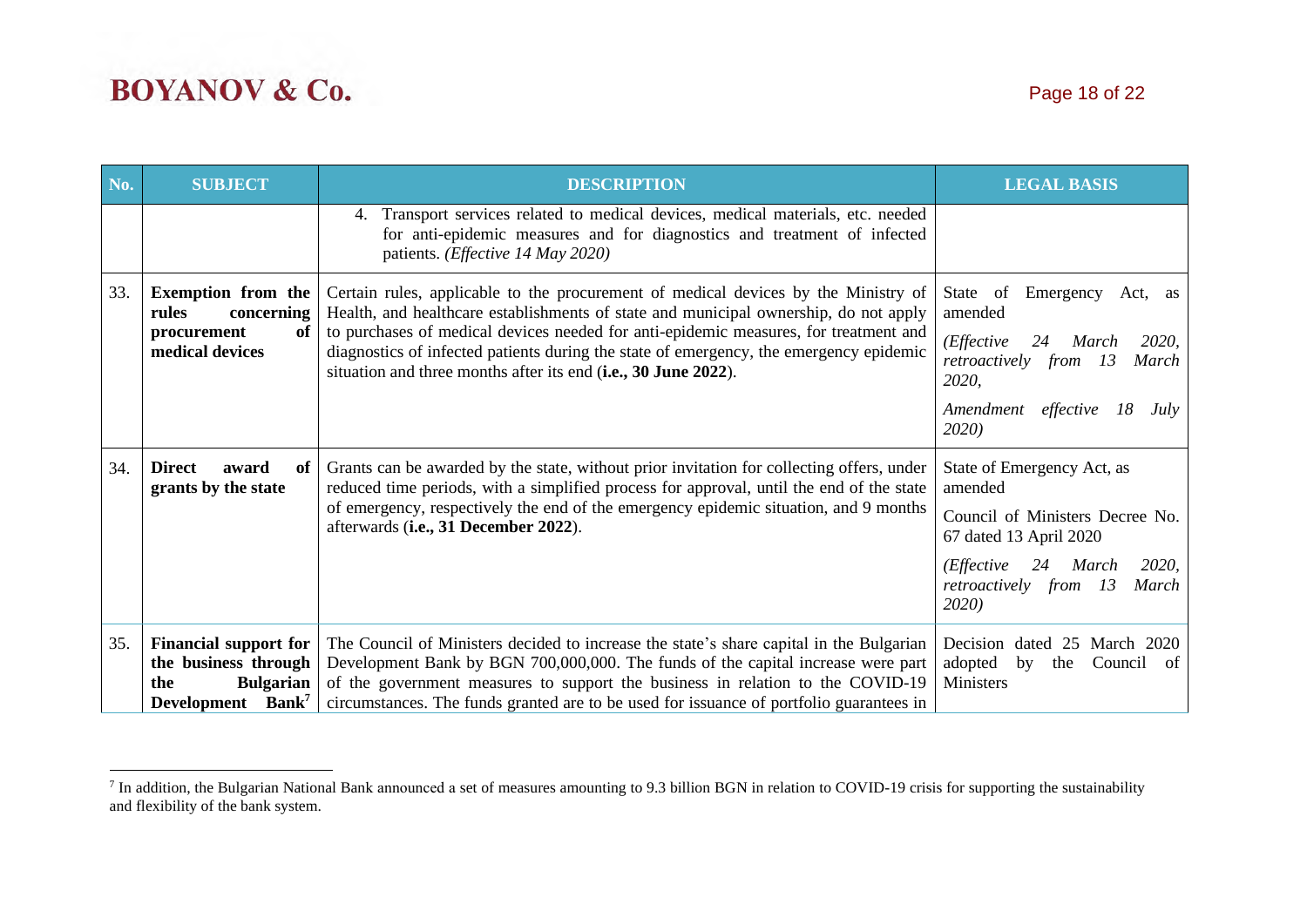| No. | <b>SUBJECT</b>                                                                                                                                    | <b>DESCRIPTION</b>                                                                                                                                                                                                                                                                                                                                                                                                                                                                                                                                  | <b>LEGAL BASIS</b>                                                                                                                                                                   |
|-----|---------------------------------------------------------------------------------------------------------------------------------------------------|-----------------------------------------------------------------------------------------------------------------------------------------------------------------------------------------------------------------------------------------------------------------------------------------------------------------------------------------------------------------------------------------------------------------------------------------------------------------------------------------------------------------------------------------------------|--------------------------------------------------------------------------------------------------------------------------------------------------------------------------------------|
|     | <b>Fund</b><br>the<br>of<br>and<br><b>Funds</b>                                                                                                   | favor of commercial banks <sup>8</sup> . The timeframe for application was extended until 20<br>December 2021.                                                                                                                                                                                                                                                                                                                                                                                                                                      | (Effective 25 March 2020)<br>Decision dated 05 August 2021<br>adopted<br>by<br>the<br>Council of<br><b>Ministers</b>                                                                 |
| 36. | State aid for micro-<br>and small enterprises<br>through<br>the<br>Operational<br>Programme<br><b>Innovation</b><br>and<br><b>Competitiveness</b> | Micro- and small enterprises could apply for state aid from BGN 3,000 up to BGN<br>10,000 based on set criteria. The entire amount of this state aid measure granted by the<br>European Regional Development Fund is BGN 173,000,000.<br>The state aid can be used, among others, for payment of salaries and social-security<br>contributions of the employees, expenses to external vendors, expenses for purchasing<br>of raw materials.<br>The state aid procedure is now closed.                                                               | Decree No. 91 dated 11 May 2020<br>adopted by<br>the Council of<br><b>Ministers</b><br>Management of Resources from<br>the European Structural<br>and<br><b>Investment Funds Act</b> |
| 37. | <b>State</b><br>aid<br>for<br>medium-sized<br>enterprises                                                                                         | Medium-sized enterprises could apply for state aid from BGN 30,000 up to BGN<br>150,000. In addition, the amount of the grant might not exceed 3% of the 2019<br>turnover of the companies. The state aid aims at mitigating the economic impact of<br>COVID-19 on the medium-sized enterprises. Aid will be granted under the mechanism<br>of national operational programme "Innovation and Competitiveness" 2014-2020.<br>The state aid scheme was approved by the European Commission on 29 June 2020.<br>The state aid is at the payout phase. | Decision adopted by the Council<br>of Ministers                                                                                                                                      |
| 38. | <b>State</b><br>aid<br>for<br>the<br>companies<br>in<br>most affected sectors<br>through<br>the<br><b>Operational</b>                             | Until 31 May 2021, companies in transport, tourism, hotel and restaurant sector that<br>were affected by the COVID-19 crisis could receive compensation amounting to BGN<br>290 for maintaining the employment of each employee.<br>The state aid is at the payout phase.                                                                                                                                                                                                                                                                           | Decision dated 26 June 2020 of<br>the Council of Ministers<br>Decision dated 17 March 2021 of<br>the Council of Ministers                                                            |

<sup>&</sup>lt;sup>8</sup> The measure was approved by the European Commission under EU state aid rules on 8 April 2020 (see the Decision [here\)](https://ec.europa.eu/competition/elojade/isef/case_details.cfm?proc_code=3_SA_56933).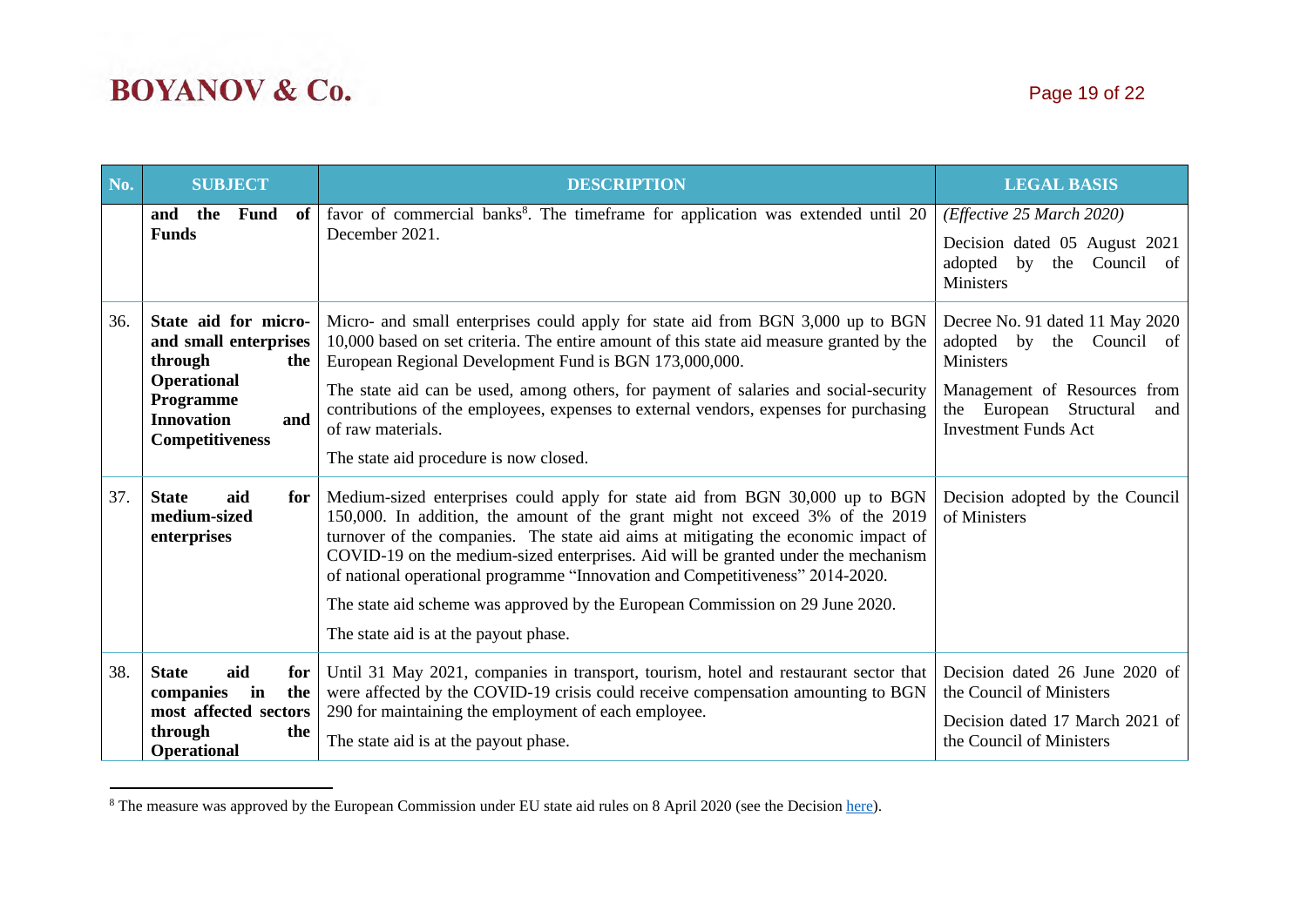| No.                                                                                                                                                                                    | <b>SUBJECT</b>                                                                                                                                                     | <b>DESCRIPTION</b>                                                                                                                                                                                                                                                                                                                                                                                                                                                                                                                                                                                                                                                                                                                          |                                                                                                                                         |
|----------------------------------------------------------------------------------------------------------------------------------------------------------------------------------------|--------------------------------------------------------------------------------------------------------------------------------------------------------------------|---------------------------------------------------------------------------------------------------------------------------------------------------------------------------------------------------------------------------------------------------------------------------------------------------------------------------------------------------------------------------------------------------------------------------------------------------------------------------------------------------------------------------------------------------------------------------------------------------------------------------------------------------------------------------------------------------------------------------------------------|-----------------------------------------------------------------------------------------------------------------------------------------|
|                                                                                                                                                                                        | Programme "Human<br>resources<br>development"                                                                                                                      |                                                                                                                                                                                                                                                                                                                                                                                                                                                                                                                                                                                                                                                                                                                                             |                                                                                                                                         |
| 39.                                                                                                                                                                                    | State aid for tour<br>operators and travel<br>agents                                                                                                               | Tour operators and travel agents could apply for financial support in the amount of 4%<br>of their declared turnover without VAT for 2019 based on the conditions set out in an<br>Ordinance of the Minister of Tourism <sup>9</sup> . The total amount of the financial support is<br>BGN 51 million. The state aid was already paid out.                                                                                                                                                                                                                                                                                                                                                                                                  |                                                                                                                                         |
| 40.                                                                                                                                                                                    | State aid for micro,<br>small and medium-<br>sized<br>companies<br>affected by the anti-<br>epidemic<br>measures<br>introduced by the<br><b>Minister of Health</b> | Companies from the sectors affected by the anti-epidemic measures introduced by the<br>Minister of Health under Orders № РД-01-173/18.03.2021, РД-01-197/31.03.2021,<br>РД-01-220/08.04.2021, РД-01-240/16.04.2021 and РД-01-265/23.04.2021 for the<br>period between 22.03.2021 and 30.04.2021 could apply for financial support through<br>the National Revenue Agency. Further criteria apply based on a procedure adopted by<br>the Council of Ministers. The state aid is laid down in Article 26b of the State of<br>Emergency Act.<br>The total amount of the financial support is BGN 156 million and will be granted<br>through the Operational Programme "Human resources development".<br>The state aid procedure is now closed. | State of Emergency Act, as<br>amended<br>(Effective 07 December 2020)<br>Decision dated 16 December 2020<br>of the Council of Ministers |
| 41.<br>State aid for small<br>through<br>enterprises<br><b>Operational</b><br>78,233,200. The state aid is at the payout phase.<br>the<br><b>Programme</b><br><b>Innovation</b><br>and |                                                                                                                                                                    | Small enterprises can apply for state aid based on set criteria. The entire amount of this<br>state aid measure granted by the European Regional Development Fund is BGN                                                                                                                                                                                                                                                                                                                                                                                                                                                                                                                                                                    | Decree dated 17 February 2021,<br>adopted by<br>the<br>Council of<br><b>Ministers</b>                                                   |

<sup>9</sup> Ordinance No. Т-РД-04-1 dated 22 January 2021 issued by the Minister of Tourism, effective as of 29 January 2021.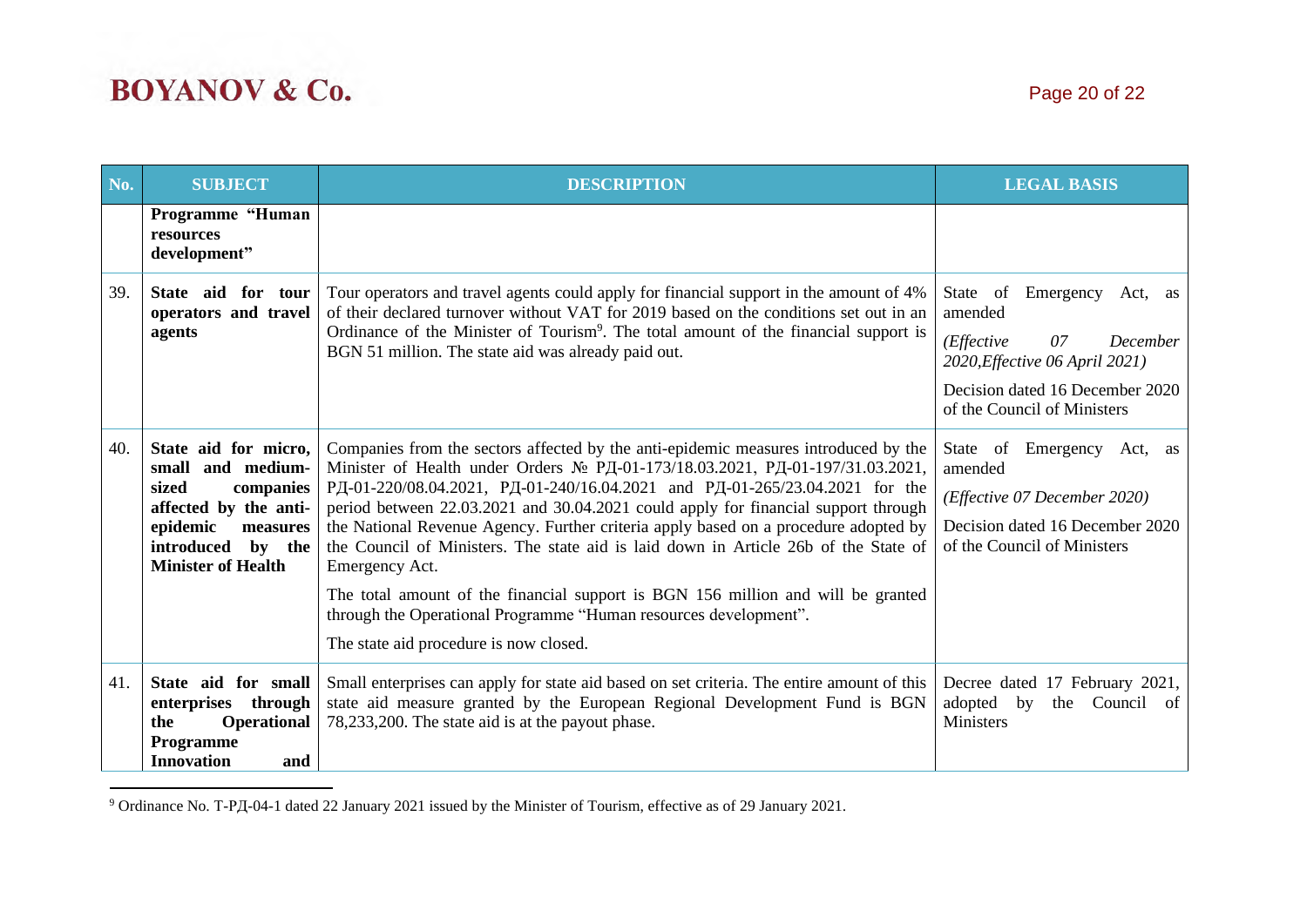| No. | <b>SUBJECT</b>                                                                                                                                                                                                                                                                                                                                                                                                                                    | <b>DESCRIPTION</b> | <b>LEGAL BASIS</b> |
|-----|---------------------------------------------------------------------------------------------------------------------------------------------------------------------------------------------------------------------------------------------------------------------------------------------------------------------------------------------------------------------------------------------------------------------------------------------------|--------------------|--------------------|
|     | <b>Competitiveness</b>                                                                                                                                                                                                                                                                                                                                                                                                                            |                    |                    |
| 42  | On 22 June 2021, a new business supporting measure was introduced. It constitutes a<br><b>Guarantee scheme</b><br>guarantee scheme, where the state will cover 50% of the risk of the commercial banks<br>in granting credits. Small and medium-sized companies can apply for up to 70% of<br>their annual turnover in 2019 or 2020. No securities (e.g., mortgages, pledges, etc.) will<br>be required.<br>The state aid is at the payout phase. |                    |                    |